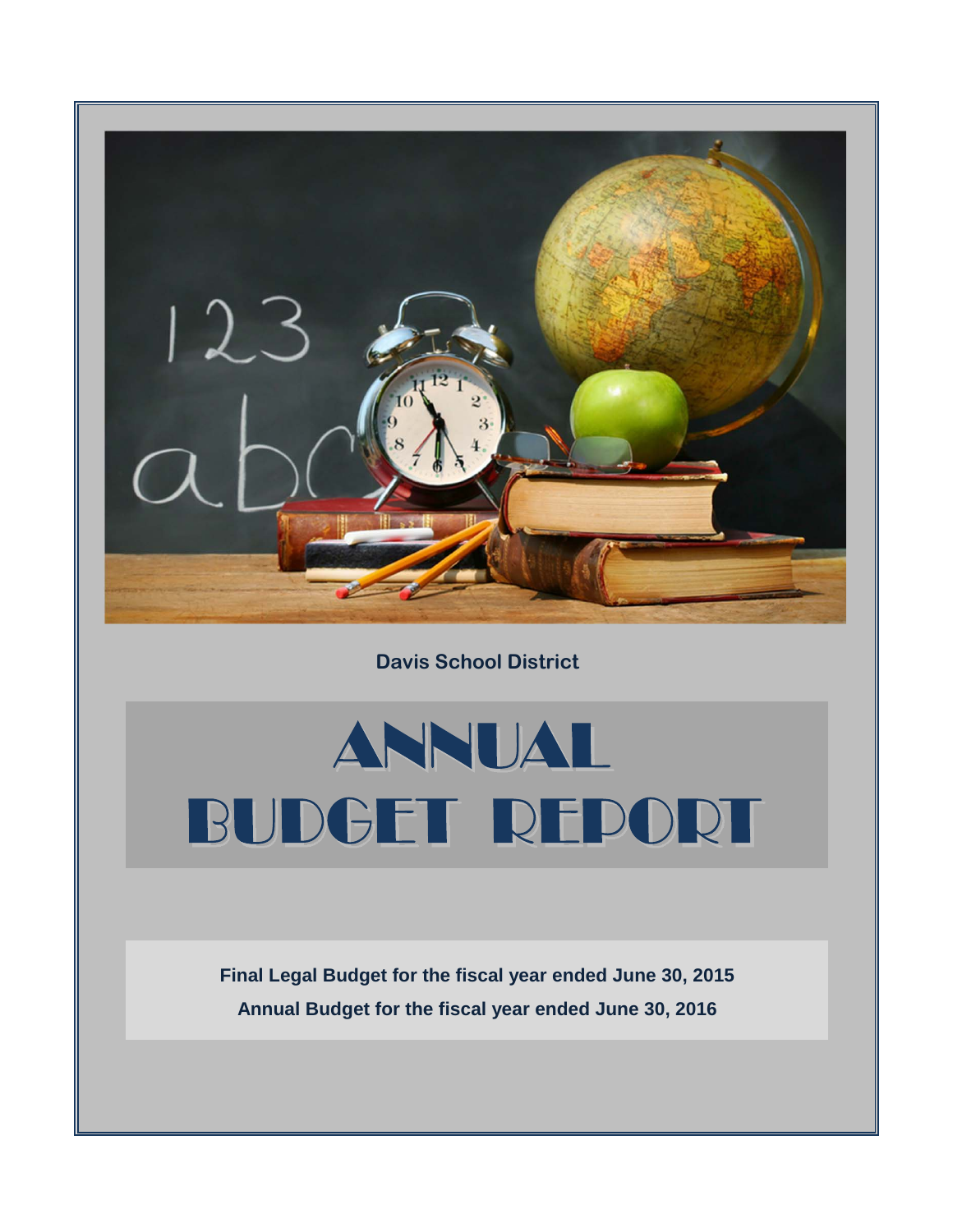For the Fiscal Year Ending June 30, 2016

# **GENERAL FUND - REVENUE**

| <b>Account Category</b>                                          | 2012-2013<br><b>ACTUAL</b> | 2013-2014<br><b>ACTUAL</b> | 2014-2015<br><b>INITIAL BUDGET</b> | 2014-2015<br><b>FINAL BUDGET</b> | 2015-2016<br>ANNUAL BUDGET | Change<br>%    | <b>CHANGE IN</b><br><b>DOLLARS</b> |
|------------------------------------------------------------------|----------------------------|----------------------------|------------------------------------|----------------------------------|----------------------------|----------------|------------------------------------|
| 1000 - LOCAL REVENUE SOURCES:                                    |                            |                            |                                    |                                  |                            |                |                                    |
| 1111 Basic Program Levy                                          | 27,148,501                 | 25,684,230                 | 26,407,300                         | 26,022,000                       | 29,542,400                 | 13.53%         | 3,520,400                          |
| 1112 Voted Leeway                                                | 26,309,873                 | 25,466,710                 | 27,525,500                         | 25,032,600                       | 25,282,300                 | 1.00%          | 249,700                            |
| 1113 Board Local Levy                                            | 33,972,624                 | 34,602,599                 | 34,714,900                         | 34,415,900                       | 34,760,100                 | 1.00%          | 344,200                            |
| <b>TOTAL TAXES</b>                                               | 87,430,998                 | 85,753,539                 | 88,647,700                         | 85,470,500                       | 89,584,800                 | 4.81%          | 4,114,300                          |
|                                                                  |                            |                            |                                    |                                  |                            |                |                                    |
| 1310 Tuitions & Fees                                             | 2,118,420                  | 2,300,400<br>206,778       | 2,338,600<br>210,600               | 2,393,400                        | 2,441,300                  | 2.00%<br>2.00% | 47,900                             |
| 1500 Earnings on Investments<br>1800 Community Serv Activities   | 331,169                    |                            | 173,000                            | 240,600                          | 245,400                    | 1.98%          | 4,800<br>3,300                     |
|                                                                  | 252,246                    | 167,372                    |                                    | 166,900                          | 170,200                    |                |                                    |
| 1990 Other Misc Local Revenue<br>1999 Interfund Indirect Charges | 4,317,584<br>2,654,657     | 4,996,987<br>3,139,662     | 4,045,200                          | 4,045,200                        | 4,207,000<br>2,732,900     | 4.00%<br>4.00% | 161,800                            |
|                                                                  |                            |                            | 2,627,800                          | 2,627,800                        |                            |                | 105,100                            |
| TOTAL LOCAL REVENUE SOURCES.                                     | \$97,105,074               | \$96,564,738               | \$98,042,900                       | \$94,944,400                     | \$99,381,600               | 4.67%          | \$4,437,200                        |
| 3000 - REGULAR BASIC PROGRAM                                     |                            |                            |                                    |                                  |                            |                |                                    |
| 3010 Regular School WPU, K-12                                    | 153,933,372                | 158,830,273                | 164,924,250                        | 165,654,191                      | 171,447,448                | 3.50%          | 5,793,257                          |
| 3020 Professional Staff                                          | 17,926,398                 | 18,109,630                 | 18,565,650                         | 18,819,152                       | 19,583,365                 | 4.06%          | 764,213                            |
| 3030 Foreign Exchange Students                                   | 90,944                     | 113,061                    | 115,908                            | 112,936                          | 117,496                    | 4.04%          | 4,560                              |
| SUBTOTAL - REG BASIC PROGRAM                                     | \$171.950.714              | \$177,052,964              | \$183,605,808                      | \$184.586.279                    | \$191.148.309              | 3.55%          | \$6,562,030                        |
|                                                                  |                            |                            |                                    |                                  |                            |                |                                    |
| 3000 - RESTRICTED BASIC PROGRAM                                  |                            |                            |                                    |                                  |                            |                |                                    |
| 3105 Special Education Add-on                                    | 17,531,001                 | 18,496,352                 | 19,255,224                         | 19,255,224                       | 20,172,647                 | 4.76%          | 917,423                            |
| 3110 Special Ed Self-Contained                                   | 4,763,382                  | 5,139,411                  | 5,513,672                          | 5,513,672                        | 5,763,970                  | 4.54%          | 250,298                            |
| 3115 Special Ed Preschool                                        | 2,440,567                  | 2,716,476                  | 3,066,783                          | 3,066,782                        | 3,236,211                  | 5.52%          | 169,429                            |
| 3120 Ext Year Program-SMH                                        | 175,605                    | 113,362                    | 107,468                            | 107,466                          | 112,575                    | 4.75%          | 5,109                              |
| 3125 Special Ed State Program                                    | 476,117                    | 478,164                    | 466,255                            | 466,255                          | 488,400                    | 4.75%          | 22,145                             |
| 3155 Career & Tech Add-on                                        | 7,818,135                  | 7,884,040                  | 7,884,040                          | 8,023,416                        | 8,650,611                  | 7.82%          | 627,195                            |
| 3230 Class-Size Red K-3                                          | 11,966,846                 | 12,266,001                 | 12,631,000                         | 12,557,250                       | 13,149,351                 | 4.72%          | 592,101                            |
| 3209 Adult High Sch Completion                                   | 458,517                    | 542,054                    | 604,183                            | 625,073                          | 649,279                    | 3.87%          | 24,206                             |
| 3211 Gifted & Talented                                           | 273,933                    | 280,577                    | 290,577                            | 290,357                          | 302,262                    | 4.10%          | 11,905                             |
| 3212 Advanced Placement                                          | 277,533                    | 297,831                    | 308,257                            | 316,429                          | 329,481                    | 4.12%          | 13,052                             |
| 3213 Concurrent Enrollment                                       | 468,725                    | 521,686                    | 521,686                            | 536,094                          | 536,094                    | 0.00%          | 0                                  |
| 3612 International Baccalaureate                                 | 19,324                     | 15,059                     | 15,059                             | 13,565                           | 13,565                     | 0.00%          | $\Omega$                           |
| 3336 Enhancement for At-Risk                                     | 1,408,020                  | 1,451,863                  | 1,427,938                          | 1,427,938                        | 1,552,045                  | 8.69%          | 124,107                            |
| 3220 At-Risk - Gang Prevention                                   | 177,331                    | 154,038                    | 154,038                            | 144,551                          | 144,551                    | 0.00%          |                                    |
| 3221 Youth-in-Custody                                            | 1,367,555                  | 1,094,177                  | 1,094,177                          | 1,266,932                        | 1,330,279                  | 5.00%          | 63,347                             |
| SUBTOTAL - RESTRICTED BASIC                                      | \$49,622,591               | \$51,451,091               | \$53,340,357                       | \$53,611,004                     | \$56,431,321               | 5.26%          | \$2,820,317                        |
|                                                                  |                            |                            |                                    |                                  |                            |                |                                    |
|                                                                  |                            |                            |                                    |                                  |                            |                |                                    |
|                                                                  |                            |                            |                                    |                                  |                            |                |                                    |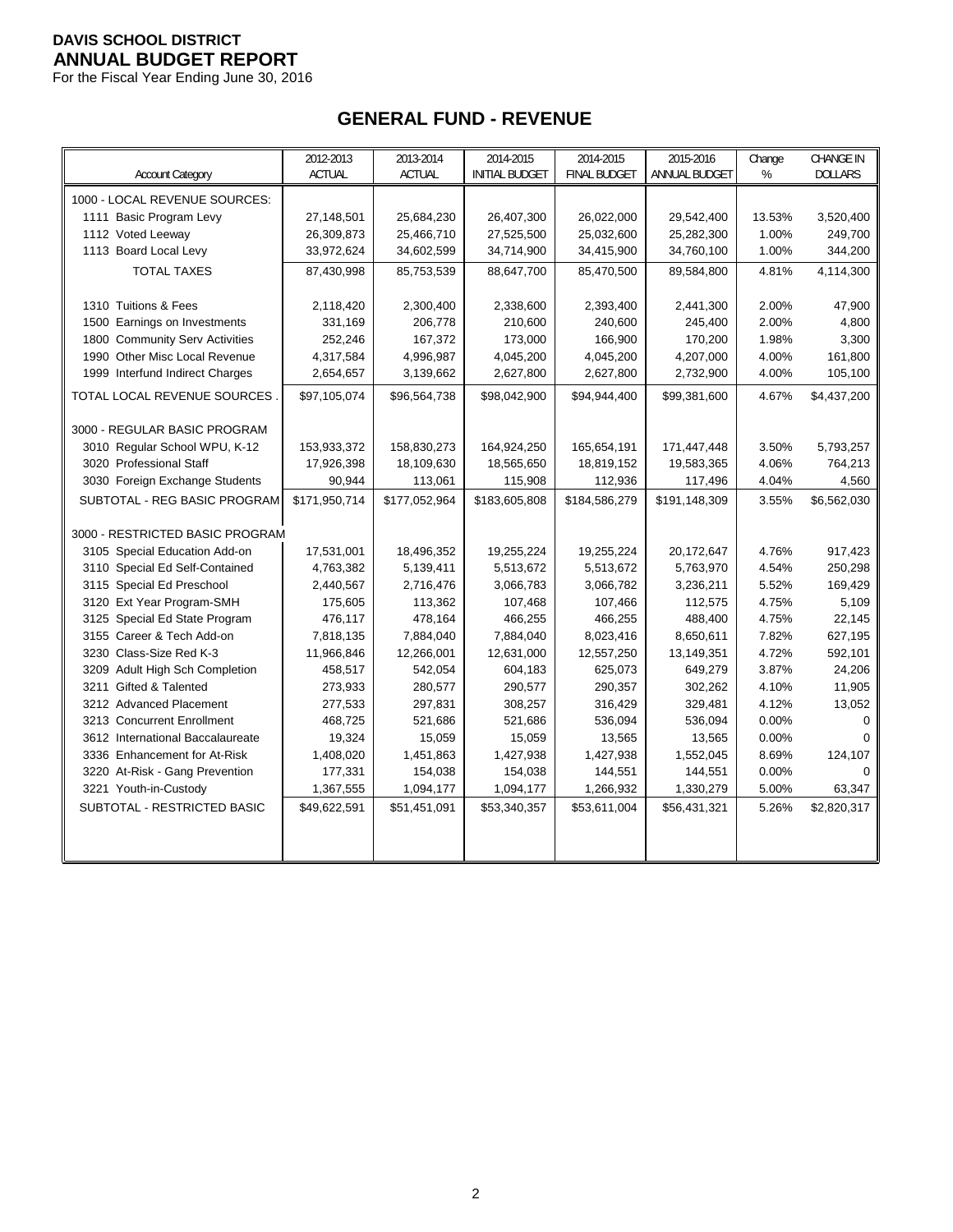For the Fiscal Year Ending June 30, 2016

# **GENERAL FUND - REVENUE** (continued)

|                                           | 2012-2013     | 2013-2014     | 2014-2015             | 2014-2015           | 2015-2016     | Change   | <b>CHANGE IN</b> |
|-------------------------------------------|---------------|---------------|-----------------------|---------------------|---------------|----------|------------------|
| <b>Account Category</b>                   | <b>ACTUAL</b> | <b>ACTUAL</b> | <b>INITIAL BUDGET</b> | <b>FINAL BUDGET</b> | ANNUAL BUDGET | %        | <b>DOLLARS</b>   |
| 3000 - RELATED TO BASIC PROGRAM           |               |               |                       |                     |               |          |                  |
| 3410 Flexible Allocation WPU Dist         | 2,553,516     | 2,518,519     | 2,474,776             | 2,495,897           | 2,471,520     | $-0.98%$ | $-24,377$        |
| 3415 Pupil Transp-To & From Schl          | 5,855,204     | 6,092,989     | 6,301,850             | 6,309,074           | 6,751,626     | 7.01%    | 442,552          |
| 3468 School Nurses                        | 96,388        | 88,102        | 84,057                | 87,070              | 87,070        | 0.00%    | ∩                |
| 3520 Trust Lands                          | 3,063,213     | 3,913,626     | 3,830,661             | 3,994,105           | 4,213,288     | 5.49%    | 219,183          |
| 3555 Voted Leeway                         | 11,920,929    | 10,890,151    | 11,171,324            | 14,230,664          | 22,786,880    | 60.13%   | 8,556,216        |
| 3555 HB 149 - VL One Time                 | 0             | 4,200,000     | 1,000,000             | 634,316             | 634,316       | 0.00%    |                  |
| 3560 Board Leeway                         | 2,980,232     | 3,440,506     | 4,019,524             | 2,638,795           | 2,638,795     | 0.00%    |                  |
| 3640 Extended Day Kindergarten            | 512,428       | 511,637       | 488,454               | 488,454             | 451,982       | $-7.47%$ | $-36,472$        |
| <b>Other State Revenue</b><br>3700        | 420,699       | 357,622       | 53,672                | 373,172             | 373,172       | 0.00%    |                  |
| 3710 Driver Education                     | 431,900       | 535,695       | 600,000               | 550,000             | 550,000       | 0.00%    | ∩                |
| 3799 UPASS / Online Testing               | 165,683       | 835,979       | 160,744               | 160,749             | 160,132       | $-0.38%$ | $-617$           |
| 3799 Library Books and Resources          | 61,117        | 59,361        | 58,875                | 58,403              | 168,914       | 189.22%  | 110,511          |
| 3800 Supplemental Appropriations          | 99,000        | 14,114        | 190,000               | 120,000             | 120,000       | 0.00%    | ∩                |
| <b>TSSP - Teacher Sal Supplmt</b><br>3800 | 577,851       | 577,785       | 577,800               | 577,800             | 577,800       | 0.00%    |                  |
| 3805 State Reading Achievement            | 1,479,932     | 1,365,857     | 1,413,170             | 1,375,166           | 1,343,455     | $-2.31%$ | $-31,711$        |
| 3851 Teacher Supplies & Materials         | 554,723       | 546,040       | 542,092               | 533,683             | 647,281       | 21.29%   | 113,598          |
| 3876 Educator Salary Adjustments          | 17,607,647    | 17,643,276    | 17,643,276            | 17,622,092          | 17,622,092    | 0.00%    |                  |
| 3881 USTAR Centers                        | 683,497       | 683,497       | 683,497               | 980,502             | 980,502       | 0.00%    |                  |
| 3900 Early Intervention (State)           | 566,935       | 793,483       | 608,361               | 798,970             | 798,970       | 0.00%    | 0                |
| 3900 Revenue From Other Agencies          | 219,256       | 22,040        | 100,000               | 204,305             | 204,375       | 0.03%    | 70               |
| SUBTOTAL - RELATED TO BASIC               | 49,850,150    | 55,090,279    | 52,002,133            | 54,233,217          | 63,582,170    | 17.24%   | 9,348,953        |
| TOTAL REVENUE STATE SOURCES               | \$271,423,455 | \$283,594,334 | \$288,948,298         | \$292,430,500       | \$311,161,800 | 6.41%    | \$18,731,300     |
|                                           |               |               |                       |                     |               |          |                  |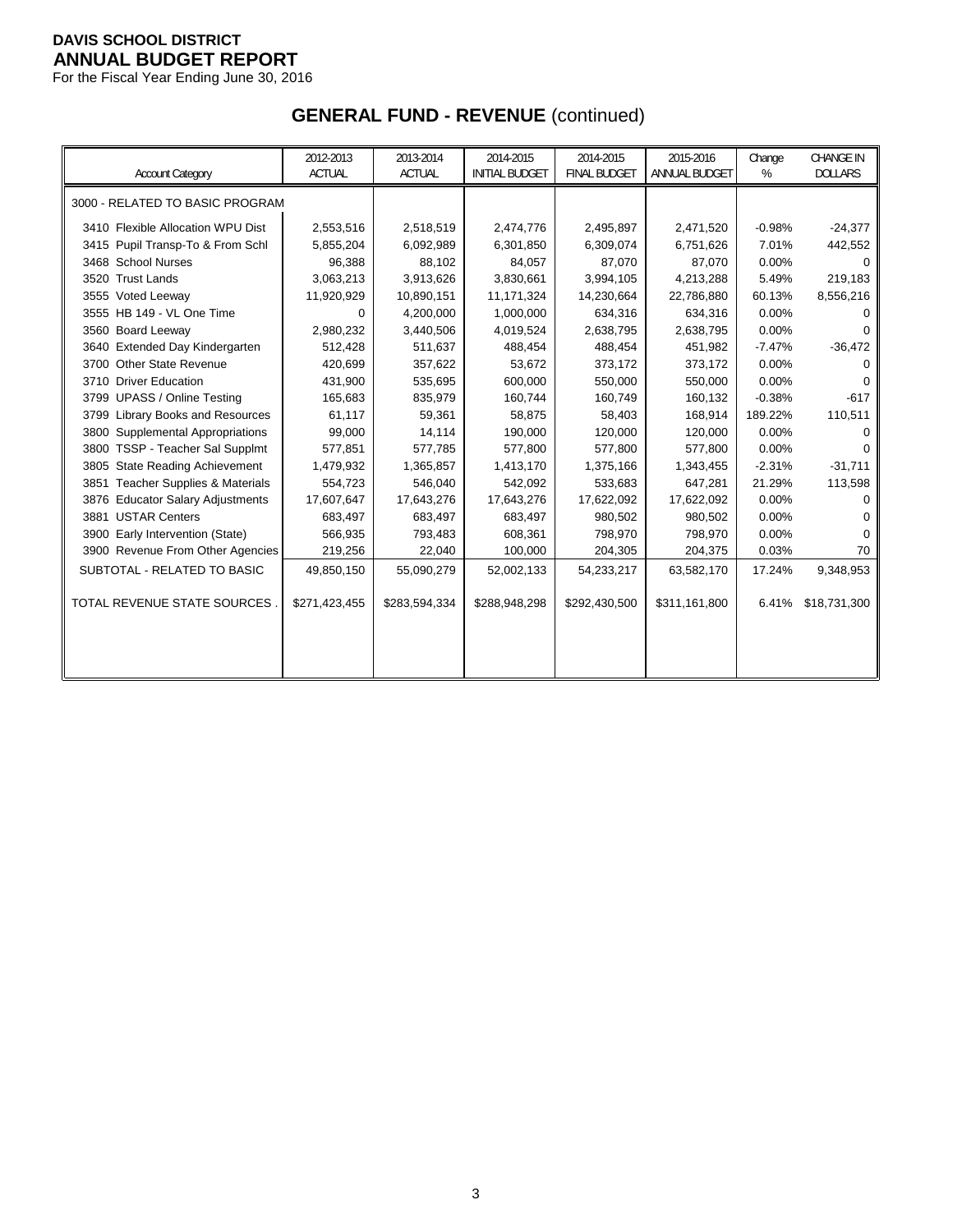For the Fiscal Year Ending June 30, 2016

# **GENERAL FUND - REVENUE** (continued)

| <b>Account Category</b>                   | 2012-2013<br><b>ACTUAL</b> | 2013-2014<br><b>ACTUAL</b> | 2014-2015<br><b>INITIAL BUDGET</b> | 2014-2015<br><b>FINAL BUDGET</b> | 2015-2016<br>ANNUAL BUDGET | Change<br>% | <b>CHANGE IN</b><br><b>DOLLARS</b> |
|-------------------------------------------|----------------------------|----------------------------|------------------------------------|----------------------------------|----------------------------|-------------|------------------------------------|
|                                           |                            |                            |                                    |                                  |                            |             |                                    |
| 4000 - REVENUE FEDERAL SOURCES:           |                            |                            |                                    |                                  |                            |             |                                    |
| 4101 Title VIII - Impact Aid              | 815,982                    | 718,069                    | 700,000                            | 700.000                          | 700.000                    | 0.00%       | ∩                                  |
| <b>ROTC Teacher Reimbursement</b><br>4300 | 155,703                    | 95,372                     | 129,250                            | 95,400                           | 95,400                     | 0.00%       | ∩                                  |
| 4300 Teaching American History            | 247,494                    | 83,609                     | 0                                  | 0                                | 0                          | 0.00%       | 0                                  |
| 4300 Title IV D-NC Smaller Learning       | 354,884                    | 45,591                     | 0                                  | 0                                | $\Omega$                   | 0.00%       | 0                                  |
| 4300 STEM Grants                          | 448,006                    | 268,285                    | 400,000                            | 275,000                          | 275,000                    | 0.00%       | 0                                  |
| 4320 Headstart                            | 4,362,515                  | 4,109,126                  | 4,095,508                          | 4,113,053                        | 4,113,053                  | 0.00%       | 0                                  |
| 4330 Title VII A - Indian Education       | 89,643                     | 140,949                    | 109,740                            | 115,477                          | 115,477                    | 0.00%       | 0                                  |
| 4500 Title II A - Teacher Quality         | 1,374,274                  | 1,194,051                  | 1,269,880                          | 1,165,014                        | 1,165,014                  | 0.00%       | 0                                  |
| 4511 Title   A                            | 7,988,249                  | 6,335,637                  | 6,387,534                          | 6,605,202                        | 6,605,202                  | 0.00%       | 0                                  |
| 4519 Title I C SC - Migrant               | 154,338                    | 68,839                     | 116,547                            | 31,115                           | 31,115                     | 0.00%       | 0                                  |
| 4522 IDEA Part B - Pre-Schl               | 318,799                    | 296,020                    | 296,020                            | 289,995                          | 289,995                    | 0.00%       | 0                                  |
| 4524 IDEA Part B Special Ed Formula       | 10,684,696                 | 10,068,516                 | 10,065,844                         | 10,235,516                       | 10,235,516                 | 0.00%       | 0                                  |
| 4530 CTE Federal Funds                    | 553,447                    | 512,644                    | 512,644                            | 564,713                          | 564,713                    | 0.00%       | 0                                  |
| 4541 Title III SC - English Lang. Acq     | 163,123                    | 150,470                    | 195,877                            | 191,673                          | 191,673                    | 0.00%       | 0                                  |
| 4580 Adult Basic Education                | 283,115                    | 314,430                    | 284,430                            | 232,098                          | 232,098                    | 0.00%       | 0                                  |
| 4600 21st Century After School            | 627,190                    | 568,345                    | 513,369                            | 568,345                          | 568,345                    | 0.00%       | 0                                  |
| 4600 Other Federal Rev (thru State)       | 270,090                    | 55,217                     | 136,426                            | 137,493                          | 137,493                    | 0.00%       | 0                                  |
| 4600 Early Intervention (Federal)         | 566,935                    | 466,014                    | 577,943                            | 469,236                          | 469,236                    | 0.00%       | 0                                  |
| 4900 Workforce Services Grants            | 324,000                    | 410,937                    | 414,000                            | 534,400                          | 534,400                    | 0.00%       | ∩                                  |
| 4900 Other Federal Revenue                | 147,135                    | 360,297                    | 172,200                            | 193,470                          | 193,470                    | 0.00%       | 0                                  |
| 4930 Medicaid Admin Outreach              | 112,044                    | 194,276                    | 60,190                             | 200,000                          | 200,000                    | 0.00%       | 0                                  |
| 4940 Medicaid Fee for Service             | 3,235,581                  | 3,025,958                  | 2,200,000                          | 2,200,000                        | 2,200,000                  | 0.00%       | 0                                  |
| TOTAL REVENUE FEDERAL SOURCE              | \$33,277,243               | \$29,482,652               | \$28,637,402                       | \$28,917,200                     | \$28,917,200               | 0.00%       | $\Omega$                           |
| 5200 Interfund Transfer                   | 0                          | $-1,500,000$               | 0                                  | 0                                | $\Omega$                   | 0.00%       | ∩                                  |
| 5800 Use of Fund Balance                  | $\Omega$                   | 0                          | 0                                  | 4,000,000                        | $\Omega$                   | $-100.00\%$ | $-4,000,000$                       |
| <b>GRAND TOTAL REVENUE - GENERAL</b>      | \$401,805,772              | \$408,141,724              | \$415,628,600                      | \$420,292,100                    | \$439,460,600              |             | 4.56% \$19,168,500                 |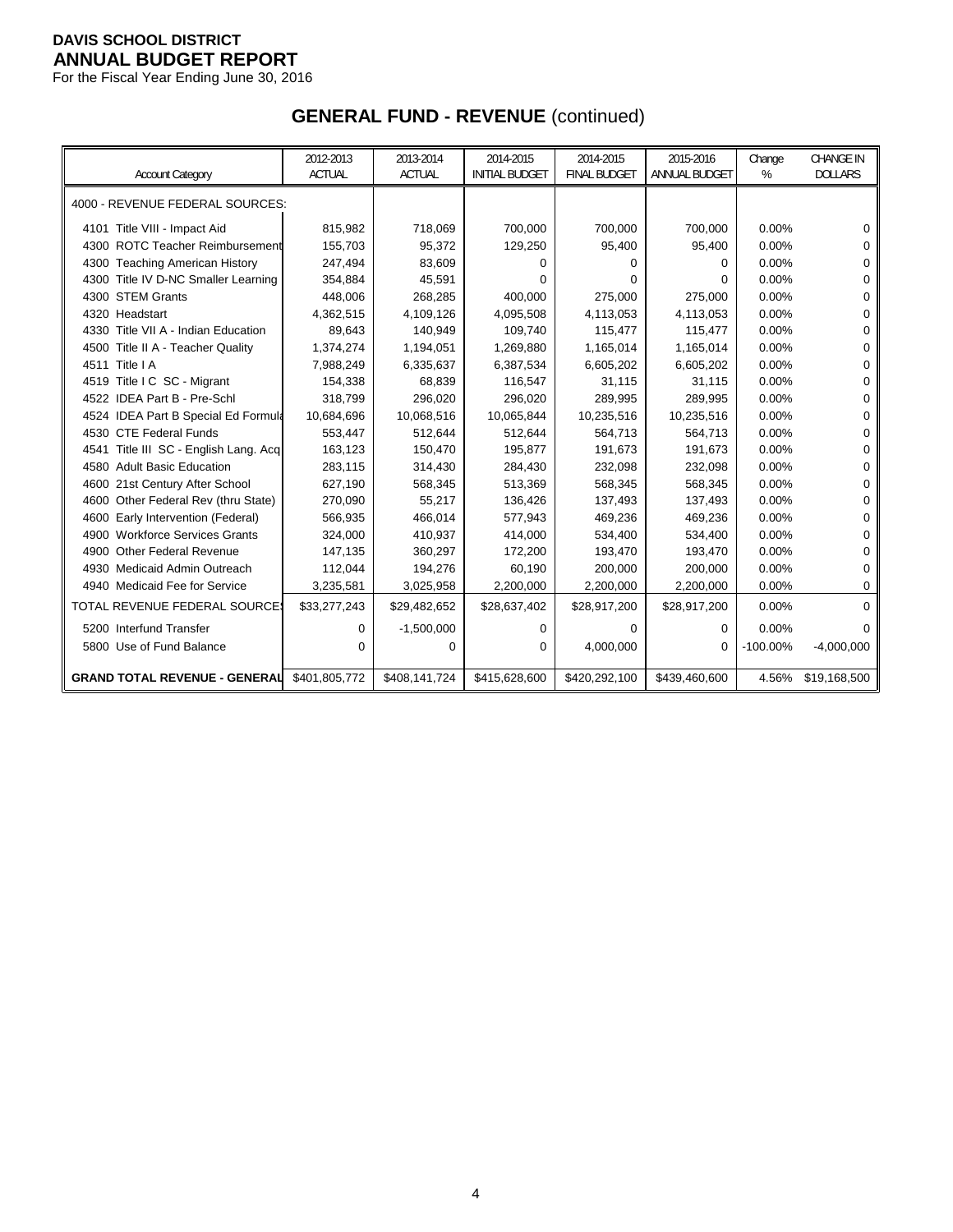For the Fiscal Year Ending June 30, 2016

## **GENERAL FUND - EXPENDITURE SUMMARY BY OBJECT**

|     |                                | 2012-2013     | 2013-2014     | 2014-2015             | 2014-2015           | 2015-2016     | Change   | <b>CHANGE IN</b> |
|-----|--------------------------------|---------------|---------------|-----------------------|---------------------|---------------|----------|------------------|
|     | <b>Account Category</b>        | <b>ACTUAL</b> | <b>ACTUAL</b> | <b>INITIAL BUDGET</b> | <b>FINAL BUDGET</b> | ANNUAL BUDGET | %        | <b>DOLLARS</b>   |
| 100 | Salaries                       | 246,090,795   | 246,404,049   | 252,465,720           | 255,687,100         | 268,449,100   | 4.99%    | 12,762,000       |
| 210 | Retirement                     | 44,578,379    | 47,920,971    | 52,277,300            | 52,133,700          | 54,739,600    | 5.00%    | 2,605,900        |
| 220 | Social Security                | 17,494,476    | 17,492,717    | 17,954,300            | 17,938,000          | 18,834,500    | 5.00%    | 896,500          |
| 240 | Health Insurance               | 45,216,713    | 44,796,458    | 47,749,500            | 47,816,200          | 50,685,000    | 6.00%    | 2,868,800        |
| 270 | Industrial Insurance           | 1,085,325     | 1,233,001     | 916,200               | 983,300             | 1,003,700     | 2.07%    | 20,400           |
| 280 | <b>Other Benefits</b>          | 674,631       | 337,705       | 542,200               | 357,600             | 372,500       | 4.17%    | 14,900           |
|     | <b>TOTAL BENEFITS</b>          | 109,049,524   | 111,780,852   | 119,439,500           | 119,228,800         | 125,635,300   | 5.37%    | 6,406,500        |
| 300 | <b>Professional Services</b>   | 2,768,510     | 2,902,496     | 2,767,000             | 2,939,400           | 2,939,400     | $0.00\%$ |                  |
| 400 | Repair / Rental of Equipment   | 1,898,490     | 1,992,951     | 2,047,100             | 2,050,800           | 2,050,800     | 0.00%    |                  |
| 500 | Misc. Purchased Services       | 4,353,182     | 3,947,354     | 4,505,000             | 4,568,100           | 4,568,100     | 0.00%    | 0                |
|     | TOTAL PURCHASED SERV.          | 9,020,182     | 8,842,801     | 9,319,100             | 9,558,300           | 9,558,300     | $0.00\%$ | 0                |
| 600 | Supplies & Materials           | 26,415,407    | 28,805,318    | 27,835,180            | 28,997,900          | 28,997,900    | $0.00\%$ | 0                |
| 700 | Equipment                      | 6,723,663     | 5,621,374     | 6,119,500             | 6,310,600           | 6,310,600     | 0.00%    |                  |
| 800 | Fees & Misc. Expenses          | 466,940       | 40,258        | 449,600               | 509,400             | 509,400       | 0.00%    | 0                |
|     | <b>TOTAL EXPENDITURES</b>      | \$397,766,511 | \$401,494,652 | \$415,628,600         | \$420,292,100       | \$439,460,600 | 4.56%    | \$19,168,500     |
|     | Increase to Fund Balance       | 0             | 0             | <sup>0</sup>          | $\Omega$            | 0             | 0.00%    | 0                |
|     | TOTAL EXPENDITURES & OTHER USE | 397,766,511   | 401,494,652   | 415,628,600           | 420,292,100         | 439,460,600   | 4.56%    | 19,168,500       |

# **GENERAL FUND - EXPENDITURE SUMMARY BY FUNCTION**

|                                 | 2012-2013     | 2013-2014     | 2014-2015             | 2014-2015           | 2015-2016     | Change   | <b>CHANGE IN</b> |
|---------------------------------|---------------|---------------|-----------------------|---------------------|---------------|----------|------------------|
| <b>Account Category</b>         | <b>ACTUAL</b> | <b>ACTUAL</b> | <b>INITIAL BUDGET</b> | <b>FINAL BUDGET</b> | ANNUAL BUDGET | ℅        | <b>DOLLARS</b>   |
| 1000 - INSTRUCTION              | 274,272,646   | 276,219,378   | 285,695,800           | 288,843,200         | 302,517,000   | 4.73%    | 13,673,800       |
| 2100 - STUDENT SUPPORT SERVICES | 14,738,515    | 14,703,541    | 15,189,400            | 15,296,400          | 16,075,300    | 5.09%    | 778,900          |
| 2200 - INSTRUCTIONAL SUPPORT    | 16,995,074    | 17,802,063    | 18,276,300            | 19,579,000          | 20,510,800    | 4.76%    | 931,800          |
| 2300 - GENERAL ADMINISTRATION   | 2,583,855     | 2,171,447     | 2,562,800             | 2,316,200           | 2,386,700     | 3.04%    | 70,500           |
| 2400 - SCHOOL ADMINISTRATION    | 25,380,335    | 26,037,360    | 26,658,900            | 26,810,300          | 28,184,100    | 5.12%    | 1,373,800        |
| <b>2500 - CENTRAL</b>           | 12,284,036    | 12,561,013    | 13,219,700            | 13,350,600          | 13,945,900    | 4.46%    | 595,300          |
| 2600 - OPERATIONS & MAINTENANCE | 40,108,854    | 40,479,639    | 42,034,400            | 42,651,900          | 43,943,400    | 3.03%    | 1,291,500        |
| 2700 - STUDENT TRANSPORTATION   | 11,134,619    | 11,332,852    | 11,743,200            | 11,248,000          | 11,700,900    | 4.03%    | 452,900          |
| 3300 - COMMUNITY SERVICES       | 268,577       | 187,359       | 248,100               | 196,500             | 196,500       | $0.00\%$ |                  |
| <b>TOTAL EXPENDITURES</b>       | 397,766,511   | 401,494,652   | 415,628,600           | 420,292,100         | 439,460,600   | 4.56%    | 19,168,500       |
| Increase to Fund Balance        |               |               |                       | 0                   |               |          |                  |
| TOTAL EXPENDITURES & OTHER USI  | 397,766,511   | 401,494,652   | 415,628,600           | 420,292,100         | 439,460,600   | 4.56%    | 19,168,500       |

# **GENERAL FUND - REVENUE SUMMARY BY SOURCE**

| <b>Account Category</b>                                                                                                            | 2012-2013<br><b>ACTUAL</b>                           | 2013-2014<br><b>ACTUAL</b>                                            | 2014-2015<br><b>INITIAL BUDGET</b>                   | 2014-2015<br><b>FINAL BUDGET</b>                                  | 2015-2016<br>ANNUAL BUDGET                           | Change<br>%                                        | CHANGE IN<br><b>DOLLARS</b>                        |
|------------------------------------------------------------------------------------------------------------------------------------|------------------------------------------------------|-----------------------------------------------------------------------|------------------------------------------------------|-------------------------------------------------------------------|------------------------------------------------------|----------------------------------------------------|----------------------------------------------------|
| 1000 - TAX REVENUE<br>1900 - OTHER LOCAL REVENUE<br>3000 - STATE REVENUE<br>4000 - FEDERAL REVENUE<br>5000 - OTHER REVENUE SOURCES | 87,430,998<br>9,674,076<br>271,423,455<br>33.277.243 | 85,753,539<br>10,811,199<br>283,594,334<br>29,482,652<br>$-1.500.000$ | 88,647,700<br>9,395,200<br>288,948,298<br>28,637,402 | 85,470,500<br>9,473,900<br>292,430,500<br>28,917,200<br>4,000,000 | 89,584,800<br>9,796,800<br>311,161,800<br>28,917,200 | 4.81%<br>3.41%<br>6.41%<br>$0.00\%$<br>$-100.00\%$ | 4,114,300<br>322,900<br>18,731,300<br>$-4,000,000$ |
| <b>GRAND TOTAL - GENERAL FUND</b>                                                                                                  | \$401,805,772                                        | \$408,141,724                                                         | \$415,628,600                                        | \$420,292,100                                                     | \$439,460,600                                        | 4.56%                                              | \$19,168,500                                       |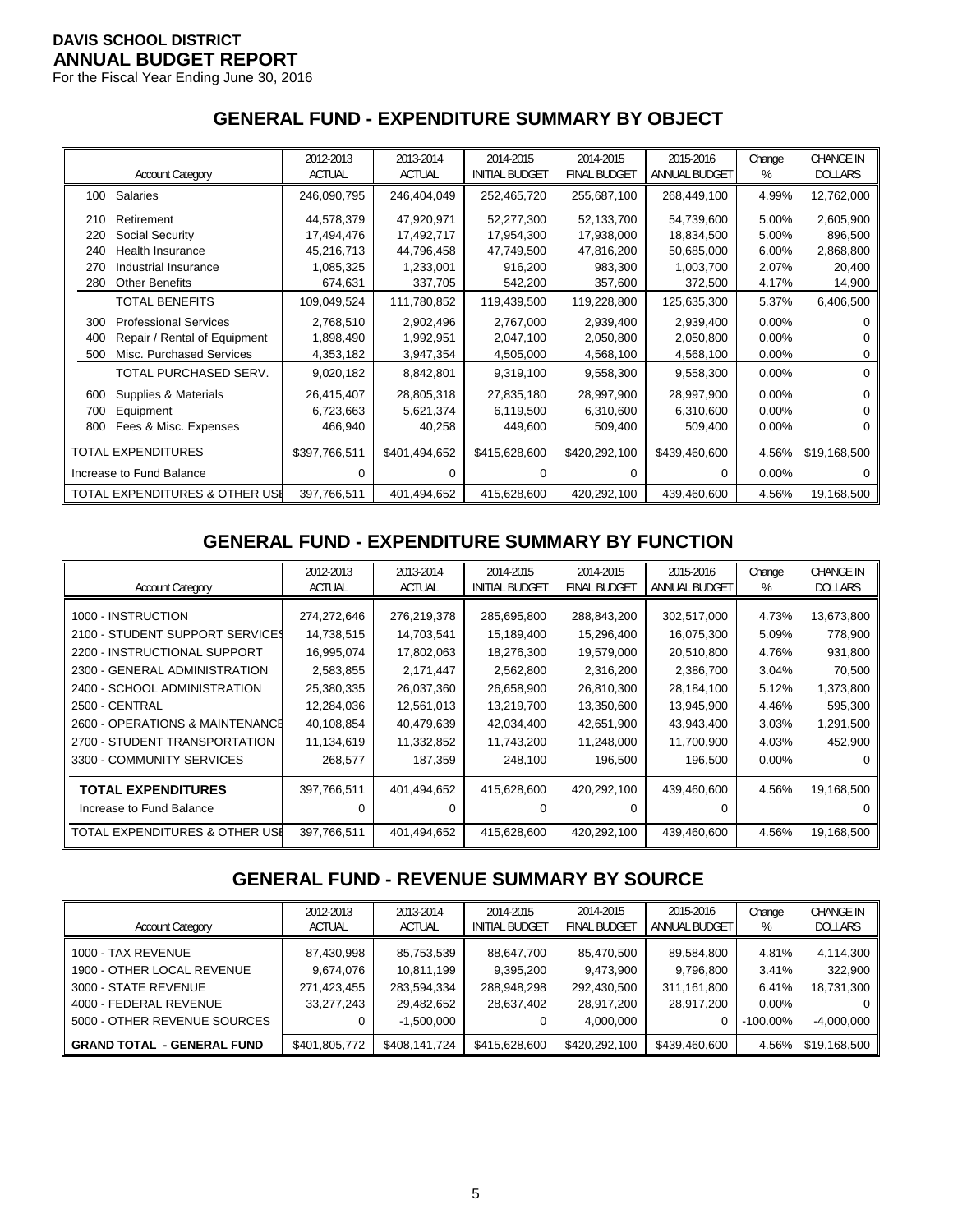For the Fiscal Year Ending June 30, 2016

# **GENERAL FUND - EXPENDITURES**

|            | <b>Account Category</b>            | 2012-2013<br>ACTUAL  | 2013-2014<br><b>ACTUAL</b> | 2014-2015<br><b>INITIAL BUDGET</b> | 2014-2015<br><b>FINAL BUDGET</b> | 2015-2016<br>ANNUAL BUDGET | Change<br>$\%$ | <b>CHANGE IN</b><br><b>DOLLARS</b> |
|------------|------------------------------------|----------------------|----------------------------|------------------------------------|----------------------------------|----------------------------|----------------|------------------------------------|
|            |                                    |                      |                            |                                    |                                  |                            |                |                                    |
| 131        | 1000 - INSTRUCTION<br>Sal-Teachers | 152, 155, 790        | 151,962,229                | 155,874,720                        | 157,719,900                      | 165,762,700                | 5.10%          | 8,042,800                          |
| 132        | Sal-Substitutes                    | 2,382,708            | 2,238,458                  | 2,395,800                          | 2,400,900                        | 2,400,900                  | 0.00%          | 0                                  |
| 160        | Sal-Teacher Assistants             | 16,886,963           | 16,757,994                 | 17,358,000                         | 17,561,000                       | 18,439,100                 | 5.00%          | 878,100                            |
|            | 138 Sal-Other                      | 5,031,727            | 4,913,931                  | 4,820,100                          | 5,380,800                        | 5,596,000                  | 4.00%          | 215,200                            |
|            | <b>TOTAL SALARIES</b>              | 176,457,188          | 175,872,612                | 180,448,620                        | 183,062,600                      | 192,198,700                | 4.99%          | 9,136,100                          |
|            |                                    |                      |                            |                                    |                                  |                            |                |                                    |
| 210        | Retirement                         | 31,975,048           | 34,173,161                 | 37,277,100                         | 37,126,500                       | 38,982,800                 | 5.00%          | 1,856,300                          |
| 220        | Social Security                    | 12,649,967           | 12,570,447                 | 12,949,300                         | 12,952,600                       | 13,600,200                 | 5.00%          | 647,600                            |
| 240        | Insurance                          | 31,996,655           | 31,639,205                 | 33,923,900                         | 33,897,400                       | 35,931,200                 | 6.00%          | 2,033,800                          |
| 270        | <b>Workers Compensation</b>        | 587,852              | 823,635                    | 498,100                            | 575,500                          | 575,500                    | 0.00%          | 0                                  |
| 280        | Unemployment Ins                   | 53,044               | 27,099                     | 31,900                             | 38,900                           | 38,900                     | 0.00%          | 0                                  |
|            | <b>TOTAL BENEFITS</b>              | 77,262,566           | 79,233,547                 | 84,680,300                         | 84,590,900                       | 89,128,600                 | 5.36%          | 4,537,700                          |
| 300        | <b>Professional Services</b>       | 2,095,202            | 2,156,000                  | 2,081,500                          | 2,168,000                        | 2,168,000                  | 0.00%          | 0                                  |
| 400        | Repair/Rental of Equip             | 224,911              | 261,006                    | 228,200                            | 284,000                          | 284,000                    | 0.00%          | 0                                  |
| 500        | Misc. Purchased Services           | 344,277              | 425,451                    | 503,000                            | 361,300                          | 361,300                    | 0.00%          | 0                                  |
|            | TOTAL PURCHASED SERV.              | 2,664,390            | 2,842,457                  | 2,812,700                          | 2,813,300                        | 2,813,300                  | 0.00%          | $\mathbf 0$                        |
| 610        | Supplies                           | 7,995,811            | 7,293,342                  | 7,919,580                          | 8,124,300                        | 8,124,300                  | 0.00%          | 0                                  |
| 641        | <b>Textbooks</b>                   | 3,513,864            | 5,535,836                  | 3,867,000                          | 3,876,400                        | 3,876,400                  | 0.00%          | 0                                  |
| 680        | <b>Other Material</b>              | 287,589              | 310,142                    | 284,700                            | 449,000                          | 449,000                    | 0.00%          | 0                                  |
|            | <b>TOTAL SUPPLIES</b>              | 11,797,264           | 13,139,320                 | 12,071,280                         | 12,449,700                       | 12,449,700                 | 0.00%          | $\mathbf 0$                        |
|            |                                    |                      |                            |                                    |                                  |                            |                |                                    |
| 700<br>800 | Equipment<br>Other                 | 5,642,179<br>449,059 | 4,817,656<br>313,786       | 5,342,200<br>340,700               | 5,536,400<br>390,300             | 5,536,400<br>390,300       | 0.00%<br>0.00% | 0<br>0                             |
|            | TOTAL INSTRUCTION                  | 274,272,646          | 276,219,378                | 285,695,800                        | 288,843,200                      | 302,517,000                | 4.73%          | 13,673,800                         |
|            |                                    |                      |                            |                                    |                                  |                            |                |                                    |
|            | 2100 - STUDENT SUPPORT SERVICES    |                      |                            |                                    |                                  |                            |                |                                    |
| 141        | Sal-Social Work                    | 783,390              | 703,155                    | 689,100                            | 706,700                          | 742,000                    | 5.00%          | 35,300                             |
| 142        | Sal-Guidance                       | 6,882,840            | 6,848,162                  | 7,015,300                          | 7,091,300                        | 7,445,900                  | 5.00%          | 354,600                            |
| 143        | Sal-Nurses                         | 625,820              | 608,778                    | 633,100                            | 623,500                          | 654,700                    | 5.00%          | 31,200                             |
| 144        | Sal-Psychologists                  | 1,835,749            | 1,893,055                  | 1,909,100                          | 1,865,900                        | 1,959,200                  | 5.00%          | 93,300                             |
| 152        | Sal-Clerical                       | 35,443               | 35,986                     | 36,400                             | 36,500                           | 38,300                     | 4.93%          | 1,800                              |
|            | <b>TOTAL SALARIES</b>              | 10,163,242           | 10,089,136                 | 10,283,000                         | 10,323,900                       | 10,840,100                 | 5.00%          | 516,200                            |
| 210        | Retirement                         | 1,938,562            | 2,063,984                  | 2,244,600                          | 2,336,700                        | 2,453,500                  | 5.00%          | 116,800                            |
| 220        | Social Security                    | 725,505              | 721,450                    | 734,400                            | 709,500                          | 745,000                    | 5.00%          | 35,500                             |
| 240        | Insurance                          | 1,802,611            | 1,755,995                  | 1,850,800                          | 1,827,400                        | 1,937,000                  | 6.00%          | 109,600                            |
|            | 290 Other Benefits                 | 14,801               | 17,231                     | 17,300                             | 15,400                           | 16,200                     | 5.19%          | 800                                |
|            | <b>TOTAL BENEFITS</b>              | 4,481,479            | 4,558,660                  | 4,847,100                          | 4,889,000                        | 5,151,700                  | 5.37%          | 262,700                            |
| 300        | <b>Professional Services</b>       | 1,590                | 780                        | 1,100                              | 5,500                            | 5,500                      | 0.00%          | 0                                  |
| 400        | Repair/Rental of Equip             | 0                    | 0                          | 0                                  | 0                                | 0                          | 0.00%          | 0                                  |
|            | 500 Misc. Purchased Services       | 36,125               | 26,141                     | 25,900                             | 33,100                           | 33,100                     | 0.00%          | 0                                  |
|            | TOTAL PURCHASED SERV.              | 37,715               | 26,921                     | 27,000                             | 38,600                           | 38,600                     | 0.00%          | 0                                  |
|            | 600 Supplies                       | 48,248               | 26,080                     | 29,900                             | 39,400                           | 39,400                     | 0.00%          | 0                                  |
|            | 700 Equipment                      | 7,831                | 2,744                      | 2,400                              | 5,500                            | 5,500                      | 0.00%          | 0                                  |
|            | 800 Other                          | 0                    | 0                          | 0                                  | 0                                | 0                          | 0.00%          | 0                                  |
|            | TOTAL STUDENT SUPPORT SERVICE      | 14,738,515           | 14,703,541                 | 15,189,400                         | 15,296,400                       | 16,075,300                 | 5.09%          | 778,900                            |
|            |                                    |                      |                            |                                    |                                  |                            |                |                                    |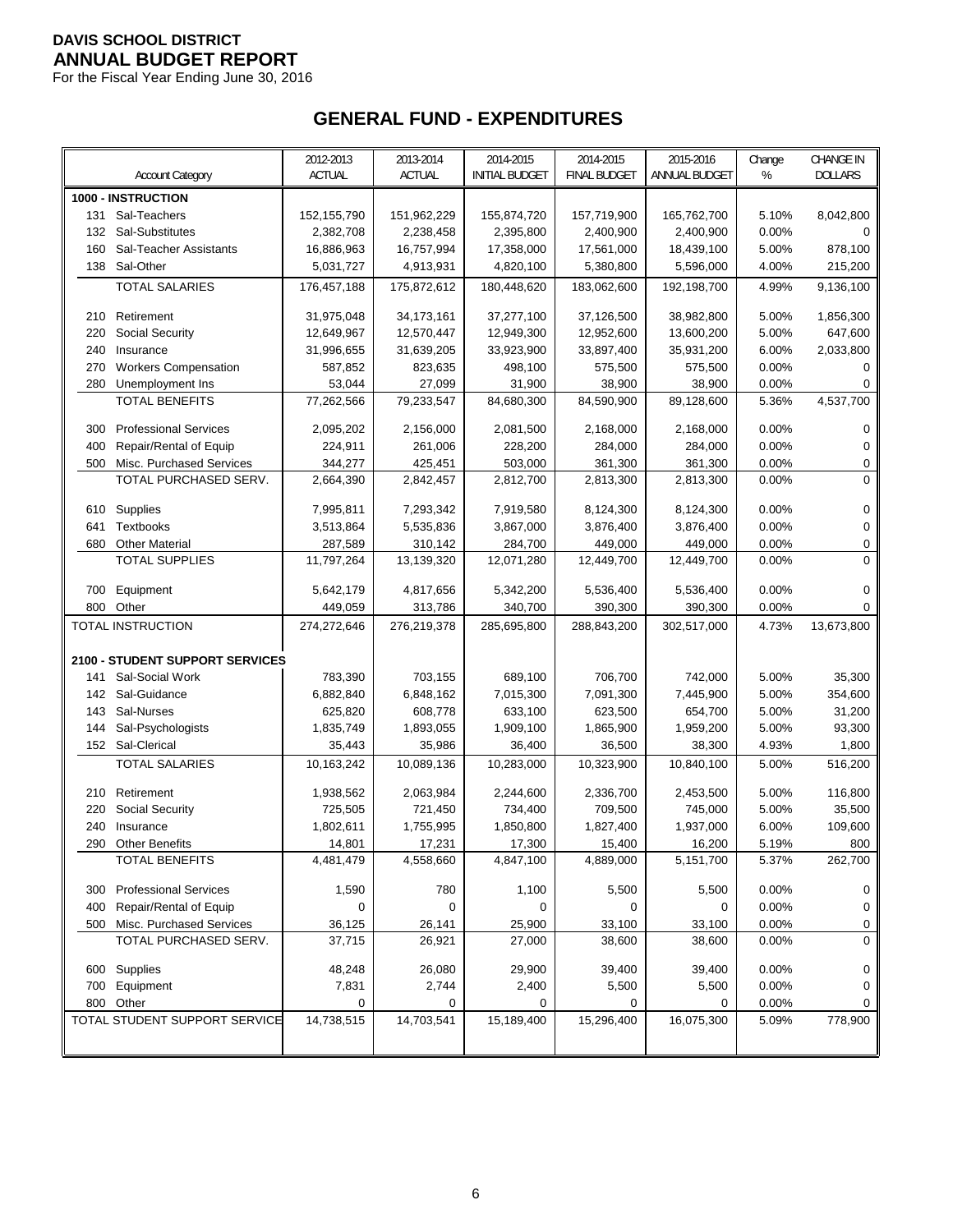For the Fiscal Year Ending June 30, 2016

|     |                                    | 2012-2013       | 2013-2014       | 2014-2015             | 2014-2015           | 2015-2016       | Change         | <b>CHANGE IN</b>    |
|-----|------------------------------------|-----------------|-----------------|-----------------------|---------------------|-----------------|----------------|---------------------|
|     | <b>Account Category</b>            | <b>ACTUAL</b>   | <b>ACTUAL</b>   | <b>INITIAL BUDGET</b> | <b>FINAL BUDGET</b> | ANNUAL BUDGET   | %              | <b>DOLLARS</b>      |
|     | 2200 - INSTRUCTIONAL STAFF SUPPORT |                 |                 |                       |                     |                 |                |                     |
| 115 | Sal-Supervisors                    | 4,178,349       | 4,445,210       | 4,608,500             | 4,601,700           | 4,831,800       | 5.00%          | 230,100             |
| 145 | Sal-Media Certificated             | 1,360,203       | 1,351,936       | 1,352,500             | 1,461,500           | 1,534,600       | 5.00%          | 73,100              |
| 152 | Sal-Clerical / STS                 | 3,788,593       | 3,957,231       | 3,962,000             | 4,905,000           | 5,150,300       | 5.00%          | 245,300             |
| 162 | Sal-Media Noncertified             | 1,328,599       | 1,301,962       | 1,340,000             | 1,318,300           | 1,384,200       | 5.00%          | 65,900              |
| 138 | Pay-Other                          | 18,617          | 42,659          | 45,600                | 53,500              | 55,600          | 3.93%          | 2,100               |
|     | <b>TOTAL SALARIES</b>              | 10,674,361      | 11,098,998      | 11,308,600            | 12,340,000          | 12,956,500      | 5.00%          | 616,500             |
|     |                                    |                 |                 |                       |                     |                 |                |                     |
| 210 | Retirement                         | 2,093,219       | 2,294,415       | 2,532,200             | 2,552,600           | 2,680,200       | 5.00%          | 127,600             |
| 220 | Social Security                    | 751,928         | 782,892         | 801,500               | 816,900             | 857,700         | 4.99%          | 40,800              |
| 240 | Insurance                          | 2,161,345       | 2,168,937       | 2,301,600             | 2,346,900           | 2,487,700       | 6.00%          | 140,800             |
| 290 | <b>Other Benefits</b>              | 137,459         | 111,826         | 113,000               | 121,200             | 127,300         | 5.03%          | 6,100               |
|     | <b>TOTAL BENEFITS</b>              | 5,143,951       | 5,358,070       | 5,748,300             | 5,837,600           | 6,152,900       | 5.40%          | 315,300             |
|     |                                    |                 |                 |                       |                     |                 |                |                     |
| 300 | <b>Professional Services</b>       | 67,565          | 150,167         | 69,300                | 99,900              | 99,900          | 0.00%          | 0                   |
| 400 | Repair/Rental of Equipment         | 3,762           | 1,766           | 1,500                 | 3,500               | 3,500           | 0.00%          | 0                   |
| 500 | Misc. Purchased Services           | 337,012         | 342,141         | 319,000               | 473,000             | 473,000         | 0.00%          | 0<br>$\overline{0}$ |
|     | TOTAL PURCHASED SERV.              | 408,339         | 494,074         | 389,800               | 576,400             | 576,400         | 0.00%          |                     |
| 610 | Supplies                           | 281,039         | 385,783         | 386,600               | 369,000             | 369,000         | 0.00%          | 0                   |
| 644 | <b>Library Books</b>               | 393,521         | 390,798         | 392,500               | 385,000             | 385,000         | 0.00%          | 0                   |
| 650 | Periodicals                        | 10,844          | 7,593           | 6,800                 | 15,000              | 15,000          | 0.00%          | 0                   |
| 660 | Audio / Visual Material            | 27,624          | 14,400          | 14,200                | 8,700               | 8,700           | 0.00%          | 0                   |
| 700 | Equipment                          | 55,395          | 52,347          | 29,500                | 47,300              | 47,300          | 0.00%          | 0                   |
|     | TOTAL INSTRUCTIONAL STAFF SUPP     | 16,995,074      | 17,802,063      | 18,276,300            | 19,579,000          | 20,510,800      | 4.76%          | 931,800             |
|     |                                    |                 |                 |                       |                     |                 |                |                     |
|     | 2300 - GENERAL ADMINISTRATION      |                 |                 |                       |                     |                 |                |                     |
| 114 | Sal-Administrators                 | 927,463         | 740,833         | 931,100               | 745,100             | 782,400         | 5.01%          | 37,300              |
|     | 152 Sal-Clerical                   | 202,956         | 209,044         | 209,700               | 210,600             | 221,100         | 4.99%          | 10,500              |
|     | <b>TOTAL SALARIES</b>              | 1,130,419       | 949,877         | 1,140,800             | 955,700             | 1,003,500       | 5.00%          | 47,800              |
|     |                                    |                 |                 |                       |                     |                 |                |                     |
| 210 | Retirement                         | 204,370         | 195,143         | 252,200               | 212,000             | 222,600         | 5.00%          | 10,600              |
| 220 | <b>Social Security</b>             | 63,492          | 55,642          | 65,800                | 57,100              | 60,000          | 5.08%          | 2,900               |
| 240 | Insurance                          | 119,537         | 107,653         | 111,200               | 111,800             | 118,500         | 5.99%          | 6,700               |
| 290 | <b>Other Benefits</b>              | 196,155         | 51,747          | 127,400               | 49,100              | 51,600          | 5.09%          | 2,500               |
|     | <b>TOTAL BENEFITS</b>              | 583,554         | 410,185         | 556,600               | 430,000             | 452,700         | 5.28%          | 22,700              |
|     |                                    |                 |                 |                       |                     |                 |                |                     |
| 300 | <b>Professional Services</b>       | 97,945          | 79,635          | 79,300                | 107,000             | 107,000         | 0.00%          | 0                   |
|     | 400 Repair/Rental of Equip         | 0               | 0               | 0                     | 0                   | 0               | $0.00\%$       | 0                   |
|     | 500 Misc Services - Insurance      | 662,912         | 627,386         | 682,300               | 695,900             | 695,900         | 0.00%          | 0                   |
|     | TOTAL PURCHASED SERV.              | 760,857         | 707,021         | 761,600               | 802,900             | 802,900         | 0.00%          | $\Omega$            |
|     |                                    |                 | 57,708          | 51,800                | 73,800              |                 |                |                     |
|     | 600 Supplies                       | 68,847          |                 |                       |                     | 73,800          | 0.00%<br>0.00% | 0                   |
| 700 | Equipment<br>800 Other             | 2,254<br>37,924 | 5,199<br>41,457 | 5,200<br>46,800       | 1,100<br>52,700     | 1,100<br>52,700 | 0.00%          | 0<br>0              |
|     | TOTAL GENERAL ADMINISTRATION       | 2,583,855       | 2,171,447       | 2,562,800             | 2,316,200           | 2,386,700       | 3.04%          | 70,500              |
|     |                                    |                 |                 |                       |                     |                 |                |                     |
|     |                                    |                 |                 |                       |                     |                 |                |                     |
|     |                                    |                 |                 |                       |                     |                 |                |                     |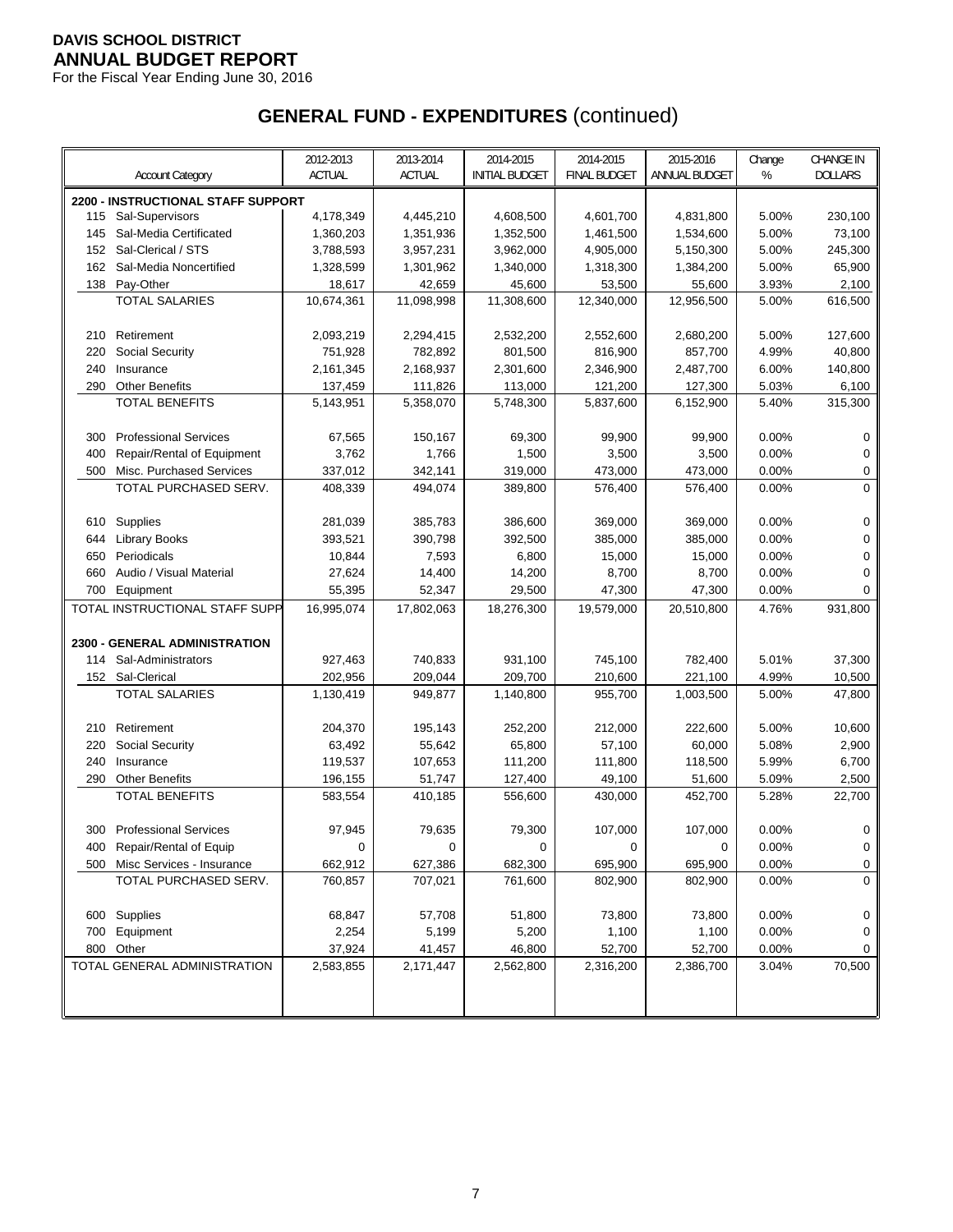For the Fiscal Year Ending June 30, 2016

|     | <b>Account Category</b>                           | 2012-2013<br>ACTUAL | 2013-2014<br><b>ACTUAL</b> | 2014-2015<br><b>INITIAL BUDGET</b> | 2014-2015<br><b>FINAL BUDGET</b> | 2015-2016<br>ANNUAL BUDGET | Change<br>%    | <b>CHANGE IN</b><br><b>DOLLARS</b> |
|-----|---------------------------------------------------|---------------------|----------------------------|------------------------------------|----------------------------------|----------------------------|----------------|------------------------------------|
|     |                                                   |                     |                            |                                    |                                  |                            |                |                                    |
|     | <b>2400 - SCHOOL ADMINISTRATION</b>               |                     |                            |                                    |                                  |                            |                |                                    |
| 121 | Sal-Administrators                                | 12,342,738          | 12,669,750                 | 12,764,400                         | 12,800,600                       | 13,440,600                 | 5.00%          | 640,000                            |
|     | 152 Sal-Clerical                                  | 4,680,395           | 4,716,374                  | 4,768,600                          | 4,752,000                        | 4,989,600                  | 5.00%          | 237,600                            |
|     | <b>TOTAL SALARIES</b>                             | 17,023,133          | 17,386,124                 | 17,533,000                         | 17,552,600                       | 18,430,200                 | 5.00%          | 877,600                            |
| 210 | Retirement                                        | 3,263,566           | 3,629,551                  | 3,919,500                          | 3,963,800                        | 4,162,000                  | 5.00%          | 198,200                            |
| 220 | <b>Social Security</b>                            | 1,205,717           | 1,232,815                  | 1,244,000                          | 1,241,600                        | 1,303,700                  | 5.00%          | 62,100                             |
| 240 | Insurance                                         | 3,369,573           | 3,356,176                  | 3,518,900                          | 3,605,800                        | 3,822,100                  | 6.00%          | 216,300                            |
| 290 | <b>Other Benefits</b>                             | 482,672             | 392,135                    | 400,800                            | 392,400                          | 412,000                    | 4.99%          | 19,600                             |
|     | <b>TOTAL BENEFITS</b>                             | 8,321,528           | 8,610,677                  | 9,083,200                          | 9,203,600                        | 9,699,800                  | 5.39%          | 496,200                            |
|     |                                                   |                     |                            |                                    |                                  |                            |                |                                    |
| 300 | <b>Professional Services</b>                      | 209                 | 750                        | 1,000                              | 700                              | 700                        | 0.00%          | 0                                  |
| 500 | Misc. Purchased Services<br>TOTAL PURCHASED SERV. | 15,180              | 21,871                     | 23,200                             | 30,600                           | 30,600                     | 0.00%<br>0.00% | 0<br>0                             |
|     |                                                   | 15,389              | 22,621                     | 24,200                             | 31,300                           | 31,300                     |                |                                    |
|     | 600 Supplies                                      | 0                   | 0                          | 0                                  | $\mathbf 0$                      | 0                          | 0.00%          | 0                                  |
| 700 | Equipment                                         | 0                   | 0                          | 0                                  | 0                                | 0                          | 0.00%          | 0                                  |
| 800 | Other                                             | 20,285              | 17,938                     | 18,500                             | 22,800                           | 22,800                     | 0.00%          | 0                                  |
|     | TOTAL SCHOOL ADMINISTRATION                       | 25,380,335          | 26,037,360                 | 26,658,900                         | 26,810,300                       | 28,184,100                 | 5.12%          | 1,373,800                          |
|     |                                                   |                     |                            |                                    |                                  |                            |                |                                    |
|     | 2500 - CENTRAL                                    |                     |                            |                                    |                                  |                            |                |                                    |
|     | 100 Salaries                                      | 7,230,446           | 7,381,346                  | 7,828,800                          | 7,826,500                        | 8,217,800                  | 5.00%          | 391,300                            |
| 210 | Retirement                                        | 1,318,501           | 1,534,433                  | 1,660,700                          | 1,676,300                        | 1,760,100                  | 5.00%          | 83,800                             |
| 220 | <b>Social Security</b>                            | 489,372             | 528,250                    | 533,600                            | 540,800                          | 567,800                    | 4.99%          | 27,000                             |
| 240 | Insurance                                         | 1,318,802           | 1,383,641                  | 1,451,400                          | 1,462,000                        | 1,549,700                  | 6.00%          | 87,700                             |
| 290 | <b>Other Benefits</b>                             | 123,962             | 119,840                    | 121,300                            | 109,500                          | 115,000                    | 5.02%          | 5,500                              |
|     | <b>TOTAL BENEFITS</b>                             | 3,250,637           | 3,566,164                  | 3,767,000                          | 3,788,600                        | 3,992,600                  | 5.38%          | 204,000                            |
|     |                                                   |                     |                            |                                    |                                  |                            |                |                                    |
| 300 | <b>Professional Services</b>                      | 505,524             | 515,644                    | 535,800                            | 559,000                          | 559,000                    | 0.00%          | 0                                  |
| 400 | Repair / Rental of Equipment                      | 85,738              | 90,943                     | 90,700                             | 97,400                           | 97,400                     | 0.00%          | 0                                  |
| 500 | Misc. Purchased Services                          | 112,802             | 97,623                     | 63,600                             | 142,000                          | 142,000                    | 0.00%          | 0                                  |
|     | TOTAL PURCHASED SERV.                             | 704,064             | 704,210                    | 690,100                            | 798,400                          | 798,400                    | 0.00%          | 0                                  |
| 600 | Supplies                                          | 317,955             | 296,462                    | 282,900                            | 332,100                          | 332,100                    | 0.00%          | 0                                  |
| 700 | Equipment                                         | 780,934             | 612,831                    | 650,900                            | 605,000                          | 605,000                    | 0.00%          | 0                                  |
| 800 | Other                                             | 0                   | 0                          | 0                                  | 0                                | 0                          | 0.00%          | 0                                  |
|     | TOTAL BUSINESS SUPPORT SERVICE                    | 12,284,036          | 12,561,013                 | 13,219,700                         | 13,350,600                       | 13,945,900                 | 4.46%          | 595,300                            |
|     |                                                   |                     |                            |                                    |                                  |                            |                |                                    |
|     |                                                   |                     |                            |                                    |                                  |                            |                |                                    |
|     |                                                   |                     |                            |                                    |                                  |                            |                |                                    |
|     |                                                   |                     |                            |                                    |                                  |                            |                |                                    |
|     |                                                   |                     |                            |                                    |                                  |                            |                |                                    |
|     |                                                   |                     |                            |                                    |                                  |                            |                |                                    |
|     |                                                   |                     |                            |                                    |                                  |                            |                |                                    |
|     |                                                   |                     |                            |                                    |                                  |                            |                |                                    |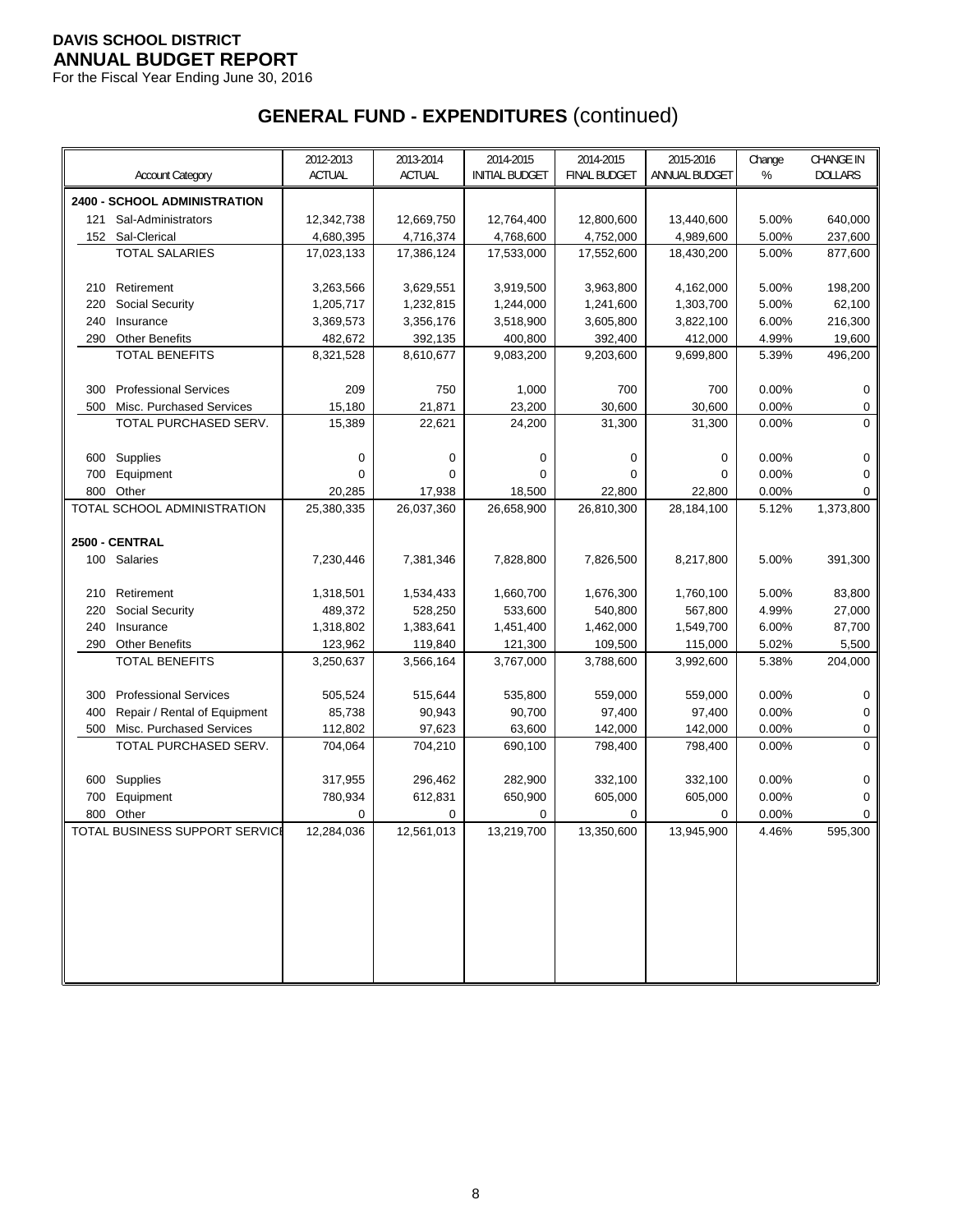For the Fiscal Year Ending June 30, 2016

|     |                                            | 2012-2013     | 2013-2014     | 2014-2015             | 2014-2015           | 2015-2016     | Change | <b>CHANGE IN</b> |
|-----|--------------------------------------------|---------------|---------------|-----------------------|---------------------|---------------|--------|------------------|
|     | <b>Account Category</b>                    | <b>ACTUAL</b> | <b>ACTUAL</b> | <b>INITIAL BUDGET</b> | <b>FINAL BUDGET</b> | ANNUAL BUDGET | %      | <b>DOLLARS</b>   |
|     | <b>2600 - OPERATIONS &amp; MAINTENANCE</b> |               |               |                       |                     |               |        |                  |
|     | 152 Sal - Sec & Clerical                   | 306,804       | 322,805       | 331,000               | 319,100             | 335,100       | 5.01%  | 16,000           |
| 181 | Sal - Supervisors                          | 550,227       | 522,545       | 499,400               | 567,300             | 595,700       | 5.01%  | 28,400           |
|     | 182 Sal - Cust/ Maint Pers                 | 16,296,771    | 16,482,407    | 16,663,700            | 16,321,400          | 17,137,500    | 5.00%  | 816,100          |
|     | <b>TOTAL SALARIES</b>                      | 17,153,802    | 17,327,757    | 17,494,100            | 17,207,800          | 18,068,300    | 5.00%  | 860,500          |
|     |                                            |               |               |                       |                     |               |        |                  |
| 210 | Retirement                                 | 2,668,638     | 2,851,480     | 3,092,500             | 3,095,300           | 3,250,100     | 5.00%  | 154,800          |
| 220 | Social Security                            | 1,160,058     | 1,147,062     | 1,162,900             | 1,162,600           | 1,220,700     | 5.00%  | 58,100           |
| 240 | Insurance                                  | 3,509,290     | 3,467,412     | 3,625,300             | 3,635,500           | 3,853,600     | 6.00%  | 218,100          |
| 280 | Unemployment Insurance                     | 36,556        | 10,719        | 41,400                | 9,900               | 9,900         | 0.00%  | 0                |
| 290 | <b>Other Benefits</b>                      | 17,078        | 10,285        | 10,100                | 12,200              | 12,200        | 0.00%  | 0                |
|     | <b>TOTAL BENEFITS</b>                      | 7,391,620     | 7,486,958     | 7,932,200             | 7,915,500           | 8,346,500     | 5.45%  | 431,000          |
|     |                                            |               |               |                       |                     |               |        |                  |
| 300 | <b>Professional Services</b>               | 684           | 270           | 0                     | 0                   | 0             | 0.00%  | 0                |
| 400 | Repair / Rental of Equipment               | 1,557,536     | 1,613,141     | 1,702,700             | 1,632,900           | 1,632,900     | 0.00%  | 0                |
| 500 | Misc. Purchased Services                   | 2,558,263     | 2,125,105     | 2,593,200             | 2,575,100           | 2,575,100     | 0.00%  | 0                |
|     | TOTAL PURCHASED SERV.                      | 4,116,483     | 3,738,516     | 4,295,900             | 4,208,000           | 4,208,000     | 0.00%  | $\overline{0}$   |
| 600 | Supplies / Utilities                       | 11,389,324    | 12,231,331    | 12,286,100            | 13,258,900          | 13,258,900    | 0.00%  | 0                |
| 700 | Equipment                                  | 57,625        | 58,358        | 26,100                | 61,700              | 61,700        | 0.00%  | 0                |
| 800 | Other                                      | 0             | $-363,281$    | 0                     | 0                   | 0             | 0.00%  | 0                |
|     | TOTAL OPERATIONS & MAINTENANC              | 40,108,854    | 40,479,639    | 42,034,400            | 42,651,900          | 43,943,400    | 3.03%  | 1,291,500        |
|     |                                            |               |               |                       |                     |               |        |                  |
|     | 2700 - STUDENT TRANSPORTATION              |               |               |                       |                     |               |        |                  |
|     | 152 Sal - Clerical                         | 404,426       | 436,255       | 359,200               | 324,400             | 340,600       | 4.99%  | 16,200           |
| 172 | Sal - Bus Drivers                          | 4,974,793     | 5,029,571     | 5,180,900             | 5,141,300           | 5,398,400     | 5.00%  | 257,100          |
| 173 | Sal - Mechanics                            | 528,445       | 551,570       | 559,500               | 674,400             | 708,100       | 5.00%  | 33,700           |
| 199 | Sal - Other                                | 196,391       | 179,811       | 192,300               | 180,300             | 189,300       | 4.99%  | 9,000            |
|     | <b>TOTAL SALARIES</b>                      | 6,104,055     | 6,197,207     | 6,291,900             | 6,320,400           | 6,636,400     | 5.00%  | 316,000          |
|     |                                            |               |               |                       |                     |               |        |                  |
| 210 | Retirement                                 | 1,101,872     | 1,164,041     | 1,278,300             | 1,155,500           | 1,213,300     | 5.00%  | 57,800           |
| 220 | <b>Social Security</b>                     | 437,082       | 446,724       | 452,100               | 449,700             | 472,200       | 5.00%  | 22,500           |
| 240 | Insurance                                  | 938,900       | 917,439       | 966,400               | 929,400             | 985,200       | 6.00%  | 55,800           |
| 280 | <b>Other Benefits</b>                      | 110,377       | 6,189         | 97,100                | 16,800              | 17,600        | 4.76%  | 800              |
|     | <b>TOTAL BENEFITS</b>                      | 2,588,231     | 2,534,393     | 2,793,900             | 2,551,400           | 2,688,300     | 5.37%  | 136,900          |
|     |                                            |               |               |                       |                     |               |        |                  |
| 400 | Repair / Rental of Equipment               | 26,334        | 25,345        | 23,000                | 32,300              | 32,300        | 0.00%  | 0                |
| 500 | Misc. Purchased Services                   | 252,932       | 252,018       | 246,900               | 224,300             | 224,300       | 0.00%  | 0                |
|     | TOTAL PURCHASED SERV.                      | 279,266       | 277,363       | 269,900               | 256,600             | 256,600       | 0.00%  | $\mathbf 0$      |
|     |                                            |               |               |                       |                     |               |        |                  |
| 600 | Supplies                                   | 2,056,718     | 2,244,524     | 2,302,200             | 2,045,800           | 2,045,800     | 0.00%  | 0                |
| 700 | Equipment                                  | 58,956        | 49,007        | 41,700                | 30,200              | 30,200        | 0.00%  | 0                |
|     | 800 Other                                  | 47,393        | 30,358        | 43,600                | 43,600              | 43,600        | 0.00%  | 0                |
|     | TOTAL STUDENT TRANSPORTATION               | 11,134,619    | 11,332,852    | 11,743,200            | 11,248,000          | 11,700,900    | 4.03%  | 452,900          |
|     |                                            |               |               |                       |                     |               |        |                  |
|     |                                            |               |               |                       |                     |               |        |                  |
|     |                                            |               |               |                       |                     |               |        |                  |
|     |                                            |               |               |                       |                     |               |        |                  |
|     |                                            |               |               |                       |                     |               |        |                  |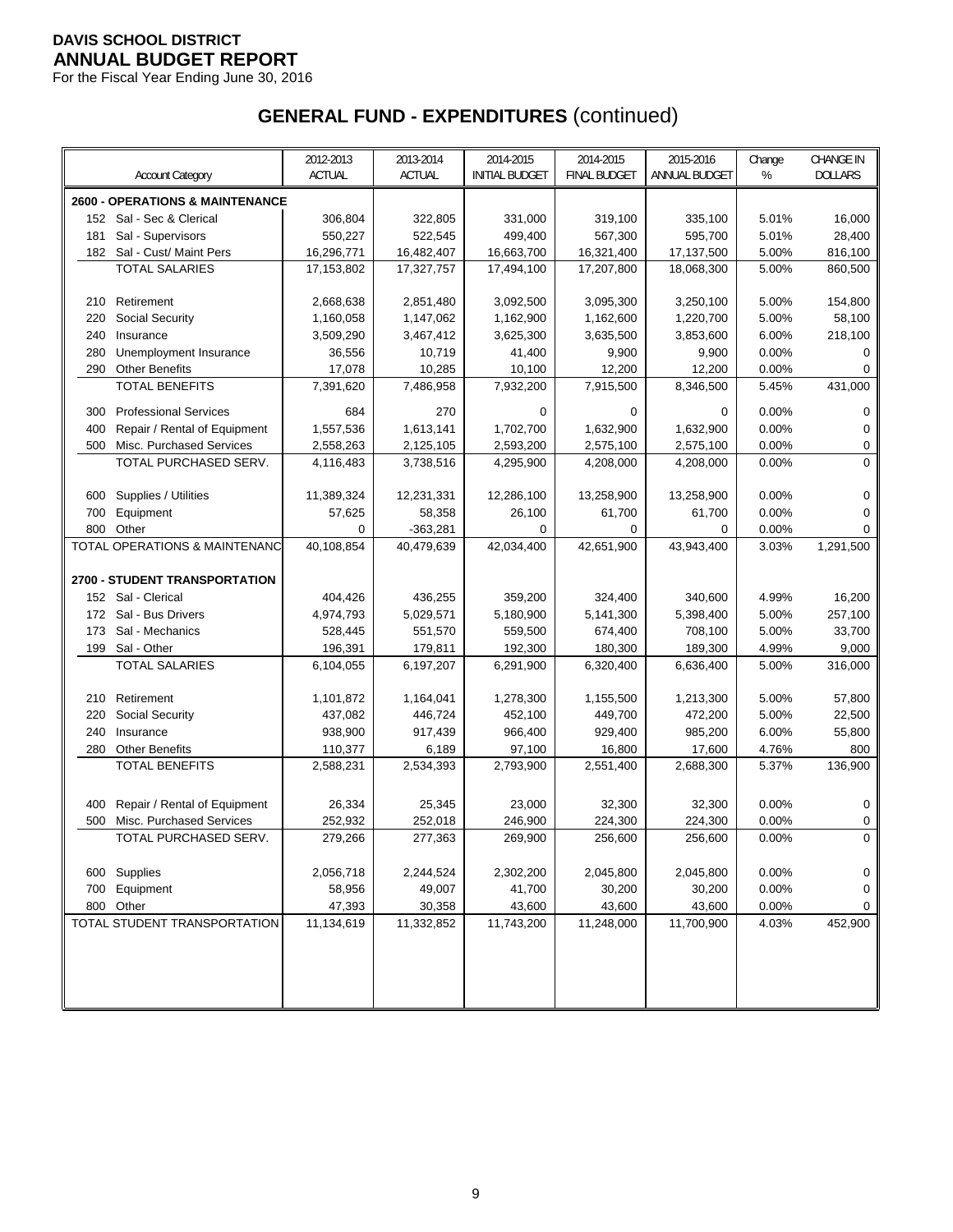For the Fiscal Year Ending June 30, 2016

| <b>Account Category</b>                   | 2012-2013<br><b>ACTUAL</b> | 2013-2014<br><b>ACTUAL</b> | 2014-2015<br><b>INITIAL BUDGET</b> | 2014-2015<br><b>FINAL BUDGET</b> | 2015-2016<br>ANNUAL BUDGET | Change<br>% | <b>CHANGE IN</b><br><b>DOLLARS</b> |
|-------------------------------------------|----------------------------|----------------------------|------------------------------------|----------------------------------|----------------------------|-------------|------------------------------------|
| <b>3300 - COMMUNITY SERVICE ACTIVITY</b>  |                            |                            |                                    |                                  |                            |             |                                    |
| Salaries<br>100                           | 154,149                    | 100,992                    | 136,900                            | 97,600                           | 97,600                     | 0.00%       | 0                                  |
| Retirement<br>210                         | 14,603                     | 14,763                     | 20,200                             | 15,000                           | 15,000                     | 0.00%       | 0                                  |
| Social Security<br>220                    | 11,355                     | 7,435                      | 10,700                             | 7,200                            | 7,200                      | 0.00%       | 0                                  |
| <b>TOTAL BENEFITS</b>                     | 25,958                     | 22,198                     | 30,900                             | 22,200                           | 22,200                     | 0.00%       | 0                                  |
| Misc. Purchased Services<br>500           | 33,679                     | 29,618                     | 47,900                             | 32,800                           | 32,800                     | 0.00%       | 0                                  |
| TOTAL PURCHASED SERV.                     | 33,679                     | 29,618                     | 47,900                             | 32,800                           | 32,800                     | 0.00%       | $\Omega$                           |
| Supplies<br>600                           | 24,023                     | 11,319                     | 10.900                             | 20,500                           | 20,500                     | 0.00%       | $\Omega$                           |
| <b>Other Expenses</b><br>800              | 30,768                     | 23,232                     | 21,500                             | 23,400                           | 23,400                     | 0.00%       | U                                  |
| TOTAL COMMUNITY SERVICES                  | 268,577                    | 187,359                    | 248,100                            | 196,500                          | 196,500                    | 0.00%       | $\Omega$                           |
| <b>TOTAL EXPENSE-GENERAL FUND</b>         | 397,766,511                | 401,494,652                | 415,628,600                        | 420,292,100                      | 439,460,600                | 4.56%       | 19,168,500                         |
| Increase/(decrease) in Total Fund Bala    | 0                          | $\Omega$                   | 0                                  | 0                                | 0                          | 0.00%       | $\Omega$                           |
| <b>TOTAL EXPENDITURES &amp; OTHER USE</b> | 397,766,511                | 401,494,652                | 415,628,600                        | 420,292,100                      | 439,460,600                | 4.56%       | 19,168,500                         |
| TOTAL REVENUE AND OTHER SOUR              | 401,805,772                | 408,141,724                | 415,628,600                        | 420,292,100                      | 439,460,600                | 4.56%       | 19,168,500                         |
| EXCESS (DEFICIT) REVENUE OVER             |                            |                            |                                    |                                  |                            |             |                                    |
| (UNDER) EXPENDITURES.                     | 4,039,261                  | 6,647,072                  | $\Omega$                           | $\mathbf 0$                      | $\Omega$                   |             | ∩                                  |
| FUND BALANCES, BEGINNING                  | 22,335,458                 | 26,374,719                 | 33,021,791                         | 33,021,791                       | 29,021,791                 |             | $-4,000,000$                       |
| <b>Budgeted Changes in Fund Balance</b>   | $\Omega$                   | 0                          | 0                                  | $-4,000,000$                     | 0                          |             | 4,000,000                          |
| FUND BALANCES, ENDING                     | \$26,374,719               | \$33,021,791               | \$33,021,791                       | \$29,021,791                     | \$29,021,791               |             | \$0                                |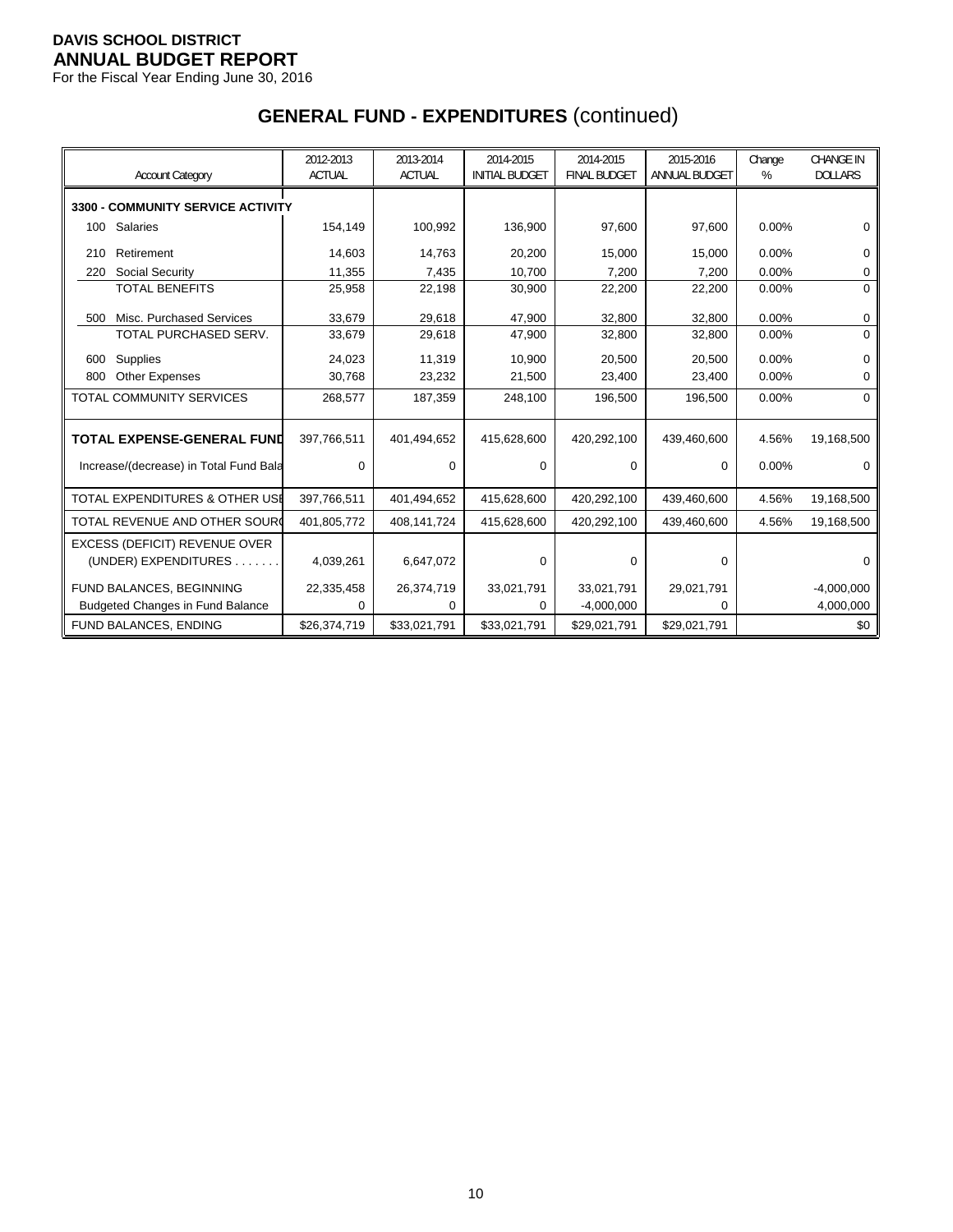For the Fiscal Year Ending June 30, 2016

# **STUDENT ACTIVITIES FUND - REVENUE**

| <b>Account Category</b>      | 2012-2013     | 2013-2014    | 2014-2015             | 2014-2015           | 2015-2016     | Change | <b>CHANGE IN</b> |
|------------------------------|---------------|--------------|-----------------------|---------------------|---------------|--------|------------------|
|                              | <b>ACTUAL</b> | ACTUAL       | <b>INITIAL BUDGET</b> | <b>FINAL BUDGET</b> | ANNUAL BUDGET | %      | <b>DOLLARS</b>   |
| 1510 Interest on Investments | 140.000       | 114.418      | 111.100               | 118.900             | 120.000       | 0.93%  | 1,100            |
| 1700 School Fees             | 12,094,695    | 12,339,970   | 12,422,600            | 12,622,600          | 12,748,800    | 1.00%  | 126,200          |
| 1900 Other Local Revenue     | 2.400.491     | 2,584,134    | 2,838,000             | 2.660.900           | 2.687.500     | 1.00%  | 26,600           |
| II TOTAL REVENUE             | \$14,635,186  | \$15,038,522 | \$15,371,700          | \$15.402.400        | \$15,556,300  | 1.00%  | \$153,900        |

# **STUDENT ACTIVITIES FUND - EXPENDITURES**

|     | <b>Account Category</b>                 | 2012-2013<br><b>ACTUAL</b> | 2013-2014<br><b>ACTUAL</b> | 2014-2015<br><b>INITIAL BUDGET</b> | 2014-2015<br><b>FINAL BUDGET</b> | 2015-2016<br>ANNUAL BUDGET | Change<br>% | <b>CHANGE IN</b><br><b>DOLLARS</b> |
|-----|-----------------------------------------|----------------------------|----------------------------|------------------------------------|----------------------------------|----------------------------|-------------|------------------------------------|
|     | 100 Salaries                            | 860,797                    | 881,501                    | 1,061,100                          | 1,062,200                        | 1,072,800                  | 1.00%       | 10,600                             |
| 210 | Retirement                              | 92,838                     | 101,374                    | 112,300                            | 112,900                          | 114,000                    | 0.97%       | 1,100                              |
| 220 | Social Security                         | 63,838                     | 65,547                     | 68,500                             | 68,500                           | 69,200                     | 1.02%       | 700                                |
| 240 | Insurance                               | $-63$                      | 283                        | 1,000                              | 1,000                            | 1,000                      | 0.00%       | 0                                  |
|     | <b>TOTAL BENEFITS</b>                   | 156,613                    | 167,204                    | 181,800                            | 182,400                          | 184,200                    | 0.99%       | 1,800                              |
| 300 | <b>Professional Services</b>            | 1,048,507                  | 1,120,854                  | 1,268,600                          | 1,387,800                        | 1,401,700                  | 1.00%       | 13,900                             |
| 500 | Misc. Purchased Services                | 441,986                    | 585,563                    | 515,000                            | 743,900                          | 751,300                    | 0.99%       | 7,400                              |
|     | TOTAL PURCHASED SERV.                   | 1,490,493                  | 1,706,417                  | 1,783,600                          | 2,131,700                        | 2,153,000                  | 1.00%       | 21,300                             |
| 600 | Supplies                                | 12,043,565                 | 11,603,441                 | 12,127,700                         | 11,749,600                       | 11,867,000                 | 1.00%       | 117,400                            |
| 700 | Furniture & Equipment                   | 191,452                    | 111,229                    | 217,500                            | 276,500                          | 279,300                    | 1.01%       | 2,800                              |
|     | <b>TOTAL EXPENDITURES</b>               | 14,742,920                 | 14,469,792                 | 15,371,700                         | 15,402,400                       | 15,556,300                 | 1.00%       | 153,900                            |
|     | TOTAL REVENUE AND OTHER SOUR            | 14,635,186                 | 15,038,522                 | 15,371,700                         | 15,402,400                       | 15,556,300                 | 1.00%       | 153,900                            |
|     | EXCESS (DEFICIT) REVENUE OVER           |                            |                            |                                    |                                  |                            |             |                                    |
|     | (UNDER) EXPENDITURES.                   | $-107,734$                 | 568,730                    | $\Omega$                           | 0                                | 0                          |             | 0                                  |
|     |                                         |                            |                            |                                    |                                  |                            |             |                                    |
|     | FUND BALANCE, BEGINNING                 | 9,628,924                  | 9,521,190                  | 9,521,190                          | 10,089,920                       | 10,089,920                 |             | 0                                  |
|     | <b>Budgeted Changes in Fund Balance</b> | 0                          | 0                          | 0                                  | 0                                | 0                          |             |                                    |
|     | FUND BALANCE, ENDING                    | \$9,521,190                | \$10,089,920               | \$10,089,920                       | \$10,089,920                     | \$10,089,920               |             | \$0                                |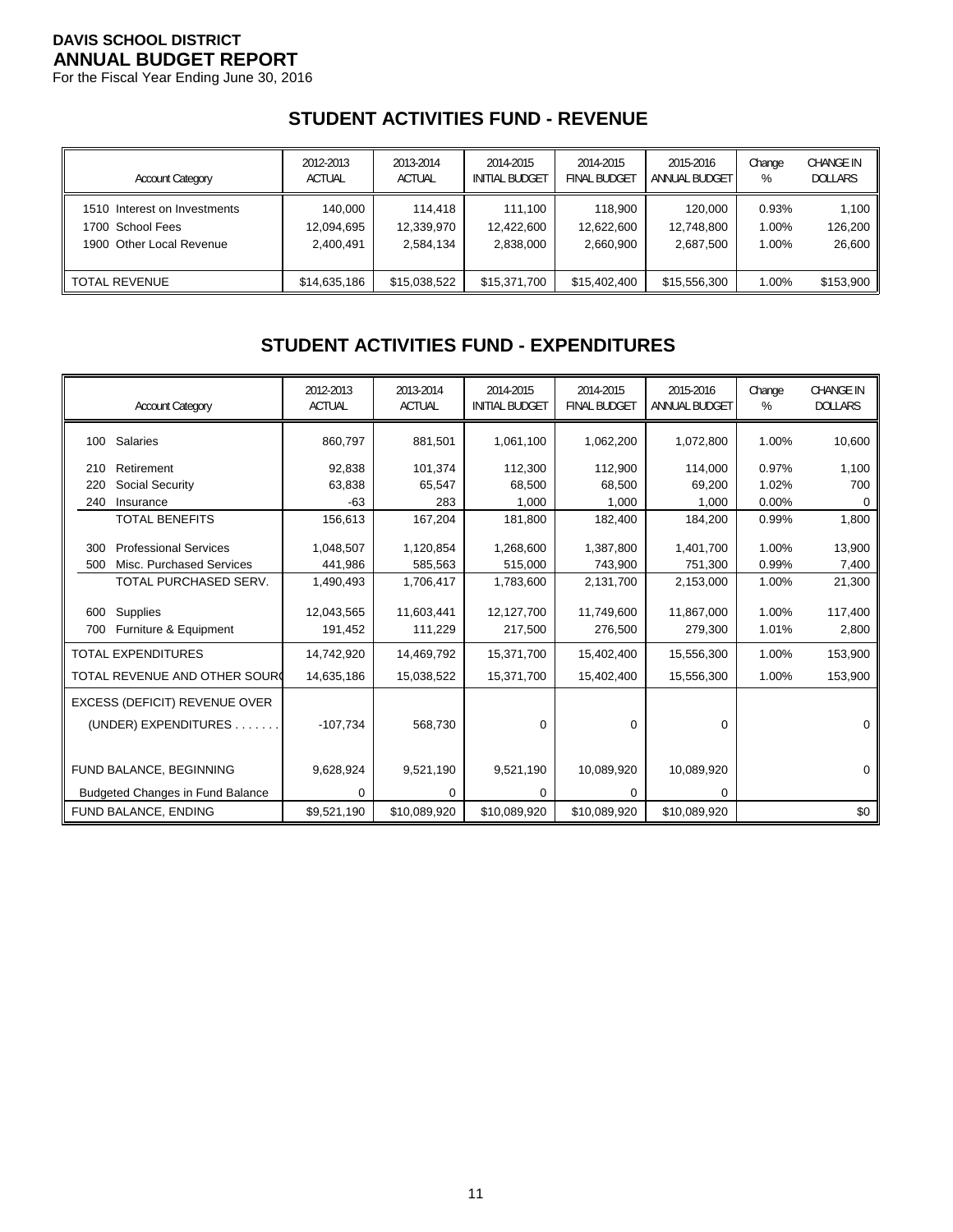For the Fiscal Year Ending June 30, 2016

# **TAX INCREMENT FUND - REVENUES**

| <b>Account Category</b>                                              | 2012-2013<br><b>ACTUAL</b> | 2013-2014<br><b>ACTUAL</b> | 2014-2015<br><b>INITIAL BUDGET</b> | 2014-2015<br><b>FINAL BUDGET</b> | 2015-2016<br>ANNUAL BUDGET | Change<br>% | <b>CHANGE IN</b><br><b>DOLLARS</b> |
|----------------------------------------------------------------------|----------------------------|----------------------------|------------------------------------|----------------------------------|----------------------------|-------------|------------------------------------|
| 1000 - REVENUE LOCAL SOURCES:<br>1195 Tax Increment collected by RDA |                            |                            |                                    | 6,600,000                        | 7.000.000                  | 6.06%       | 400,000                            |
| TOTAL REVENUE LOCAL SOURCES                                          |                            |                            |                                    | 6,600,000                        | 7.000.000                  | 6.06%       | 400,000                            |
| <b>TOTAL REVENUES</b>                                                | \$0                        | \$0                        | \$0                                | \$6,600,000                      | \$7,000,000                | 6.06%       | \$400,000                          |

## **TAX INCREMENT FUND - EXPENDITURES**

| <b>Account Category</b>                                          | 2012-2013<br><b>ACTUAL</b> | 2013-2014<br><b>ACTUAL</b> | 2014-2015<br><b>INITIAL BUDGET</b> | 2014-2015<br><b>FINAL BUDGET</b> | 2015-2016<br>ANNUAL BUDGET | Change<br>% | <b>CHANGE IN</b><br><b>DOLLARS</b> |
|------------------------------------------------------------------|----------------------------|----------------------------|------------------------------------|----------------------------------|----------------------------|-------------|------------------------------------|
| 3300 - COMMUNITY SERVICES:<br>Tax Increment used by RDA's<br>890 |                            |                            | 0                                  | 6,600,000                        | 7,000,000                  | 6.06%       | 400,000                            |
| TOTAL EXPENDITURES                                               |                            | 0                          | 0                                  | 6,600,000                        | 7,000,000                  | 6.06%       | 400,000                            |
| TOTAL ALL EXPENDITURES                                           |                            | ∩                          |                                    | 6,600,000                        | 7,000,000                  | 6.06%       | 400,000                            |
| TOTAL REVENUE AND OTHER SOURC                                    |                            |                            | O                                  | 6,600,000                        | 7,000,000                  | 6.06%       | 400,000                            |
| EXCESS (DEFICIT) REVENUE OVER                                    |                            |                            |                                    |                                  |                            |             |                                    |
| (UNDER) EXPENDITURES                                             |                            | U                          | 0                                  | $\Omega$                         | $\Omega$                   |             |                                    |
| FUND BALANCES, BEGINNING                                         |                            | 0                          |                                    | $\mathbf 0$                      | 0                          |             |                                    |
| <b>Budgeted Changes in Fund Balance</b>                          |                            |                            | 0                                  | $\Omega$                         | 0                          |             |                                    |
| <b>FUND BALANCES, ENDING</b>                                     | \$0                        | \$0                        | \$0                                | \$0                              | \$0                        |             | \$0                                |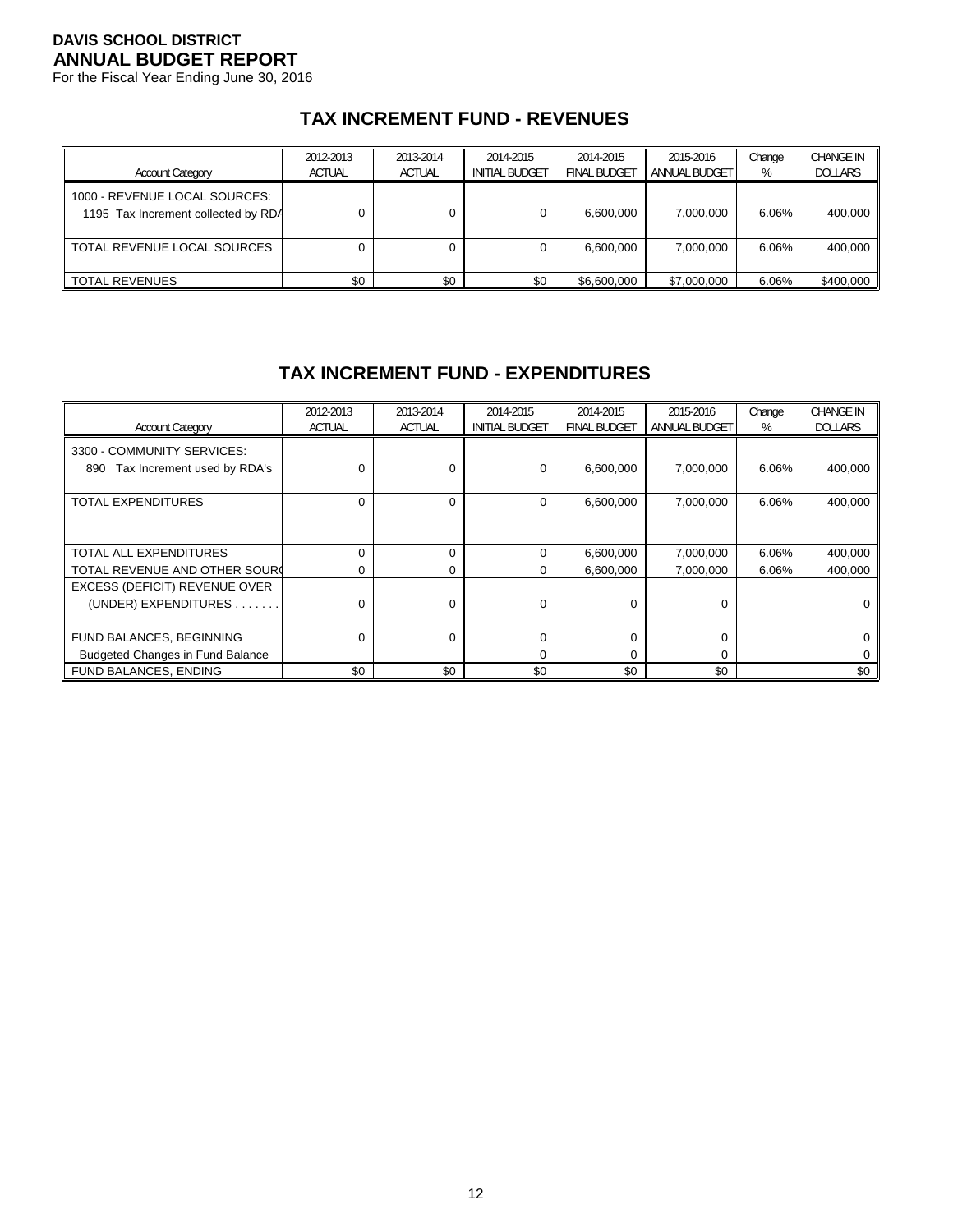For the Fiscal Year Ending June 30, 2016

# **CAPITAL OUTLAY FUND - REVENUE**

| <b>Account Category</b>                   | 2012-2013<br><b>ACTUAL</b> | 2013-2014<br><b>ACTUAL</b> | 2014-2015<br><b>INITIAL BUDGET</b> | 2014-2015<br><b>FINAL BUDGET</b> | 2015-2016<br><b>ANNUAL BUDGET</b> | Change<br>% | <b>CHANGE IN</b><br><b>DOLLARS</b> |
|-------------------------------------------|----------------------------|----------------------------|------------------------------------|----------------------------------|-----------------------------------|-------------|------------------------------------|
| 1000 - REVENUE LOCAL SOURCES:             |                            |                            |                                    |                                  |                                   |             |                                    |
| 1120 Cap Outlay/Debt Serv Levy            | 17,315,185                 | 16,966,652                 | 17,011,600                         | 17,200,200                       | 17,234,600                        | 0.20%       | 34,400                             |
| 1500 Earnings on Investments              | 243,310                    | 238,620                    | 225,000                            | 241,600                          | 241,600                           | 0.00%       |                                    |
| 1900 Other Local Revenue                  | 585,932                    | 241,141                    | 269,100                            | 141,200                          | 141,200                           | 0.00%       | 0                                  |
| TOTAL REVENUE LOCAL SOURCES               | 18,144,427                 | 17,446,413                 | 17,505,700                         | 17,583,000                       | 17,617,400                        | 0.20%       | 34,400                             |
|                                           |                            |                            |                                    |                                  |                                   |             |                                    |
| 3000 - REVENUE STATE SOURCES              |                            |                            |                                    |                                  |                                   |             |                                    |
| 3900 Other State Sources                  | 0                          | 73,514                     | 0                                  | 0                                | 0                                 | $0.00\%$    |                                    |
| 3650 Capital Outlay Equalization          | 334,114                    | 559,784                    | 384,693                            | 384,700                          | 3,609,500                         | 838.3%      | 3,224,800                          |
| 3650 Charter School - Local Repl          | $-1,075,404$               | $-1,440,839$               | $-1,640,793$                       | 0                                | o                                 | 0.00%       |                                    |
| TOTAL REVENUE STATE SOURCES               | $-741,290$                 | $-807,541$                 | $-1,256,100$                       | 384,700                          | 3,609,500                         | 838.26%     | 3,224,800                          |
|                                           |                            |                            |                                    |                                  |                                   |             |                                    |
| TOTAL REVENUE CAPITAL OUTLAY              | 17,403,137                 | 16,638,872                 | 16,249,600                         | 17,967,700                       | 21,226,900                        | 18.14%      | 3,259,200                          |
| 5000 - OTHER FINANCING SOURCES:           |                            |                            |                                    |                                  |                                   |             |                                    |
| 5100 Sale of Bonds                        | 20,000,000                 | 25,000,000                 | 25,000,000                         | 40,000,000                       | 37,500,000                        | $-6.25%$    | $-2,500,000$                       |
| 5300 Sale of Fixed Assets                 | 0                          | 388.800                    | 0                                  | 0                                | <sup>n</sup>                      | 0.00%       |                                    |
| 5500 Bond Premium                         | 512,567                    | 468,930                    | 0                                  | 600.000                          | 0                                 | $-100.00\%$ | $-600.000$                         |
| 5800 Decrease to Fund Balance             | 0                          | 0                          | 0                                  | 25,000,000                       | $\Omega$                          | $-100.00\%$ | $-25,000,000$                      |
|                                           |                            |                            |                                    |                                  |                                   |             |                                    |
| TOTAL OTHER FINANCING SOURCES             | 20,512,567                 | 25,857,730                 | 25,000,000                         | 65,600,000                       | 37,500,000                        | $-42.84%$   | $-28,100,000$                      |
| <b>TOTAL REVENUE &amp; OTHER FINANCIN</b> | \$37,915,704               | \$42,496,602               | \$41,249,600                       | \$83,567,700                     | \$58,726,900                      |             | -29.73% -\$24,840,800              |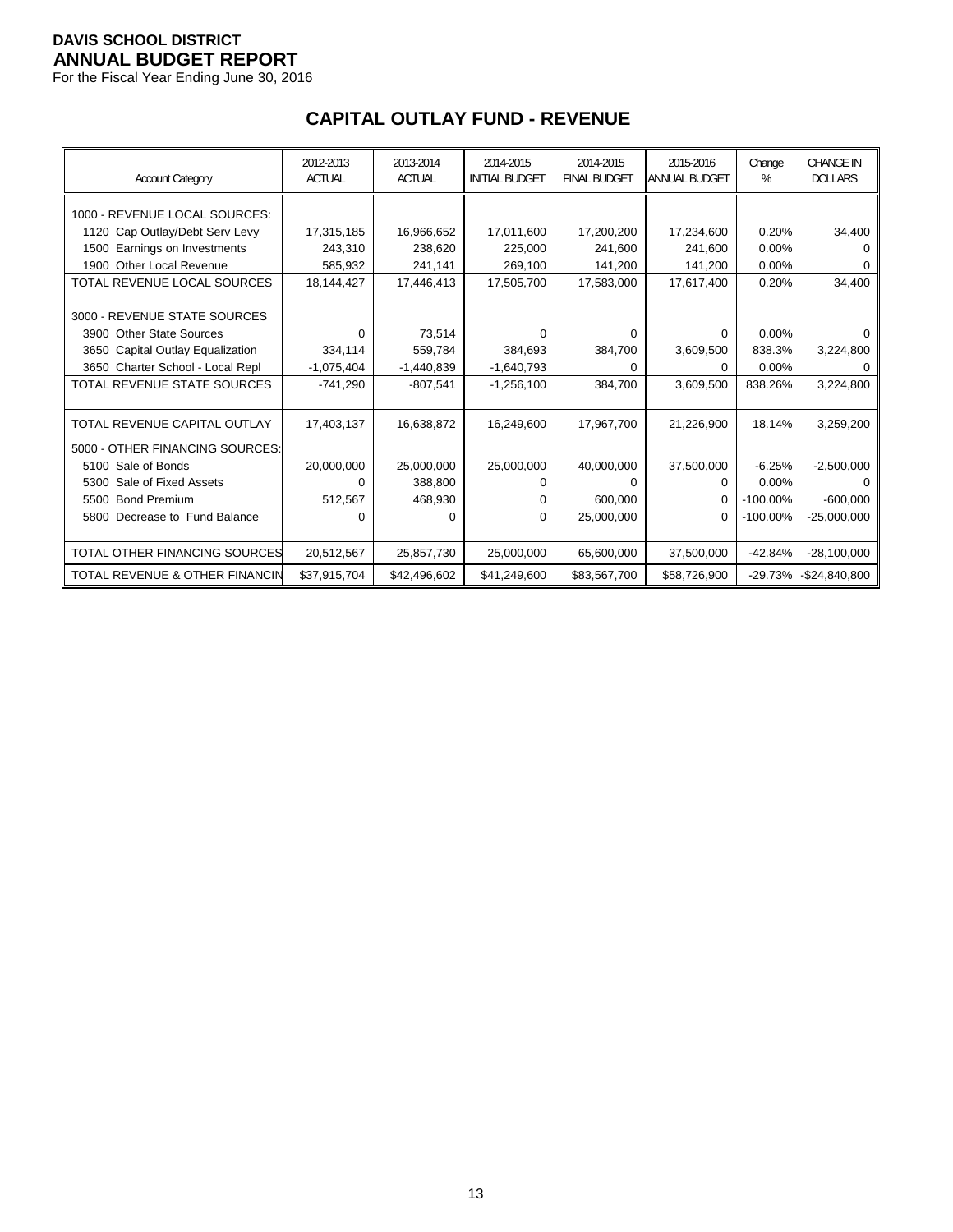For the Fiscal Year Ending June 30, 2016

# **CAPITAL OUTLAY FUND - EXPENDITURES**

|     | <b>Account Category</b>                        | 2012-2013<br><b>ACTUAL</b> | 2013-2014<br><b>ACTUAL</b> | 2014-2015<br><b>INITIAL BUDGET</b> | 2014-2015<br><b>FINAL BUDGET</b> | 2015-2016<br>ANNUAL BUDGET | Change<br>% | <b>CHANGE IN</b><br><b>DOLLARS</b> |
|-----|------------------------------------------------|----------------------------|----------------------------|------------------------------------|----------------------------------|----------------------------|-------------|------------------------------------|
|     | 4000 - FACILITY ACQUISITION:                   |                            |                            |                                    |                                  |                            |             |                                    |
|     | 100 Salaries                                   | 753,366                    | 757,403                    | 774,100                            | 753,500                          | 791,200                    | 5.00%       | 37,700                             |
| 210 | Retirement                                     | 150,307                    | 164,182                    | 178,400                            | 176,400                          | 185,200                    | 4.99%       | 8,800                              |
| 220 | Social Security                                | 54,328                     | 55,078                     | 56,100                             | 55,200                           | 58,000                     | 5.07%       | 2,800                              |
| 240 | Health Insurance                               | 125,421                    | 121,235                    | 133,900                            | 119,400                          | 126,600                    | 6.03%       | 7,200                              |
| 290 | <b>Other Benefits</b><br><b>TOTAL BENEFITS</b> | 39,613                     | 14,347                     | 25,000                             | 19,000                           | 19,000                     | 0.00%       | $\Omega$                           |
|     |                                                | 369,669                    | 354,842                    | 393,400                            | 370,000                          | 388,800                    | 5.08%       | 18,800                             |
| 300 | <b>Professional Services</b>                   | 1,972,040                  | 1,673,154                  | 2,100,000                          | 5,000,000                        | 2,100,000                  | -58.00%     | $-2,900,000$                       |
| 400 | <b>Contractor Services</b>                     | 27,502,292                 | 22,890,636                 | 24,250,100                         | 56,614,800                       | 39,617,500                 | $-30.02%$   | $-16,997,300$                      |
| 500 | Misc. Purchased Services                       | 32,286                     | 16,753                     | 32,000                             | 32,000                           | 32,000                     | 0.00%       | $\Omega$                           |
|     | TOTAL PURCHASED SERV.                          | 29,506,618                 | 24,580,543                 | 26,382,100                         | 61,646,800                       | 41,749,500                 | $-32.28%$   | $-19,897,300$                      |
|     |                                                |                            |                            |                                    |                                  |                            |             |                                    |
| 600 | Supplies & Materials                           | 3,698,023                  | 4,150,673                  | 2,500,000                          | 4,000,000                        | 2,500,000                  | -37.50%     | $-1,500,000$                       |
| 710 | Land & Improvements                            | 1,123,703                  | 1,433,113                  | 2,000,000                          | 4,000,000                        | 2,000,000                  | $-50.00%$   | $-2,000,000$                       |
| 732 | Vehicles                                       | 2,191,634                  | 1,003,156                  | 2,000,000                          | 3,000,000                        | 2,000,000                  | $-33.33%$   | $-1,000,000$                       |
| 733 | <b>Furniture &amp; Fixtures</b>                | 1,424,171                  | 559,957                    | 1,000,000                          | 2,000,000                        | 1,000,000                  | $-50.00%$   | $-1,000,000$                       |
| 749 | Other Equipment                                | 2,636,959                  | 3,597,123                  | 5,000,000                          | 5,000,000                        | 5,000,000                  | 0.00%       | $\Omega$                           |
| 750 | Materials & Books                              | 0                          | 60,309                     | 1,000,000                          | 500,000                          | 1,000,000                  | 100.00%     | 500,000                            |
|     | <b>TOTAL LAND &amp; EQUIPMENT</b>              | 7,376,467                  | 6,653,658                  | 11,000,000                         | 14,500,000                       | 11,000,000                 | $-24.14%$   | $-3,500,000$                       |
| 800 | <b>Other Expenses</b>                          | 226,979                    | 499,246                    | 200,000                            | 2,297,400                        | 2,297,400                  | 0.00%       | $\Omega$                           |
| 840 | Debt Service - Principal                       | 4,439,747                  | 248,290                    | 0                                  | $\mathbf 0$                      | 0                          | 0.00%       | $\Omega$                           |
|     | TOTAL EXPENSE FACIL. ACQUISITIOI               | 46,370,869                 | 37,244,655                 | 41,249,600                         | 83,567,700                       | 58,726,900                 | $-29.73%$   | $-24,840,800$                      |
|     | <b>Interfund Transfer</b>                      | 0                          | $\mathbf 0$                | 0                                  | $\mathbf 0$                      | $\mathbf 0$                | 0.00%       | $\Omega$                           |
|     | Increase to Fund Balance                       | 0                          | $\Omega$                   | 0                                  | 0                                | $\Omega$                   | 0.00%       | 0                                  |
|     | TOTAL ALL EXPENDITURES                         | 46,370,869                 | 37,244,655                 | 41,249,600                         | 83,567,700                       | 58,726,900                 | $-29.73%$   | $-24,840,800$                      |
|     | TOTAL REVENUE AND OTHER SOUR                   | 37,915,704                 | 42,496,602                 | 41,249,600                         | 83,567,700                       | 58,726,900                 | $-29.73%$   | $-24,840,800$                      |
|     | EXCESS (DEFICIT) REVENUE OVER                  |                            |                            |                                    |                                  |                            |             |                                    |
|     | (UNDER) EXPENDITURES.                          | $-8,455,165$               | 5,251,947                  | 0                                  | 0                                | 0                          |             | 0                                  |
|     | FUND BALANCES, BEGINNING                       | 49,313,628                 | 40,858,463                 | 40,858,463                         | 46,110,410                       | 21,110,410                 |             | $-25,000,000$                      |
|     | <b>Budgeted Changes in Fund Balance</b>        | $\Omega$                   | $\Omega$                   | $\Omega$                           | $-25,000,000$                    | 0                          |             | 25,000,000                         |
|     | FUND BALANCES, ENDING                          | \$40,858,463               | \$46,110,410               | \$46,110,410                       | \$21,110,410                     | \$21,110,410               |             | \$0                                |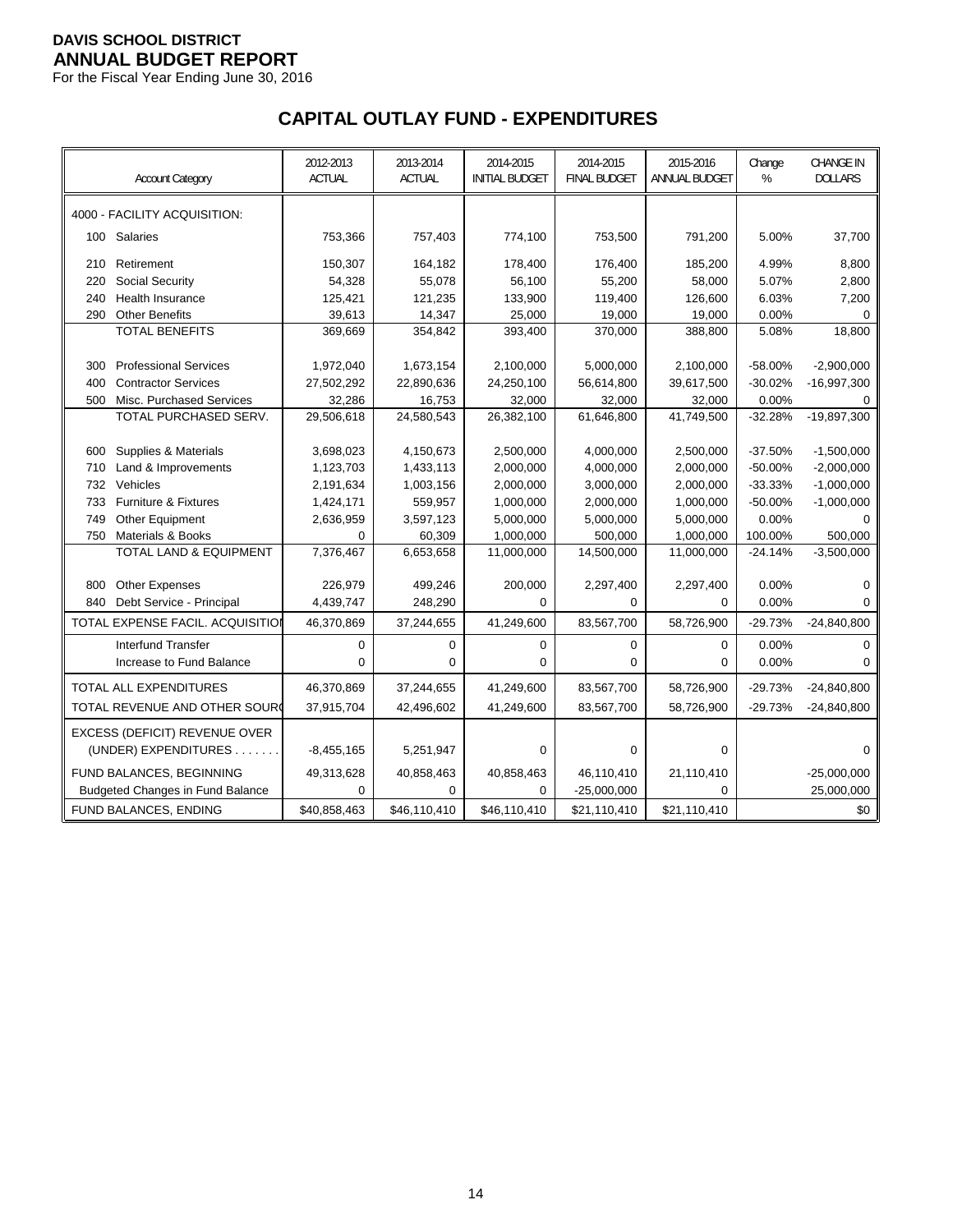For the Fiscal Year Ending June 30, 2016

|                                   | 2012-2013     | 2013-2014     | 2014-2015             | 2014-2015           | 2015-2016     | Change   | <b>CHANGE IN</b> |
|-----------------------------------|---------------|---------------|-----------------------|---------------------|---------------|----------|------------------|
| <b>Account Category</b>           | <b>ACTUAL</b> | <b>ACTUAL</b> | <b>INITIAL BUDGET</b> | <b>FINAL BUDGET</b> | ANNUAL BUDGET | %        | <b>DOLLARS</b>   |
| 1000 - REVENUE LOCAL SOURCES:     |               |               |                       |                     |               |          |                  |
| 1122 General Obligation Debt Levy | 42,276,678    | 43,018,996    | 43,720,119            | 43,721,200          | 48,311,500    | 10.50%   | 4,590,300        |
|                                   |               |               |                       |                     |               |          |                  |
| TOTAL REVENUE LOCAL SOURCES       | 42,276,678    | 43,018,996    | 43,720,119            | 43,721,200          | 48,311,500    | 10.50%   | 4,590,300        |
|                                   |               |               |                       |                     |               |          |                  |
| 4000 - REVENUE FEDERAL SOURCES    |               |               |                       |                     |               |          |                  |
| 4900 Build America Bond Subsidy   | 1,067,353     | 1,028,279     | 1,022,981             | 1,021,900           | 1,021,900     | $0.00\%$ | 0                |
| TOTAL REVENUE FEDERAL SOURCE:     | 1,067,353     | 1,028,279     | 1,022,981             | 1,021,900           | 1,021,900     | $0.00\%$ | 0                |
|                                   |               |               |                       |                     |               |          |                  |
| 5000 - OTHER FINANCING SOURCES:   |               |               |                       |                     |               |          |                  |
| 5500 Refunding Bond Premium/Escro | 146,075       |               |                       | 0                   | 0             | $0.00\%$ | 0                |
| 5800 Fund Balance                 |               | 0             | 0                     | 0                   | 0             | $0.00\%$ | 0                |
| TOTAL OTHER FINANCING SOURCES     | 146,075       | 0             |                       | $\Omega$            | 0             | $0.00\%$ | 0                |
| TOTAL REVENUE & OTHER FINANCIN    | \$43,490,106  | \$44,047,275  | \$44,743,100          | \$44,743,100        | \$49,333,400  | 10.26%   | \$4,590,300      |

# **DEBT SERVICE FUND - REVENUE**

# **DEBT SERVICE FUND - EXPENDITURES**

| <b>Account Category</b>                 | 2012-2013<br><b>ACTUAL</b> | 2013-2014<br><b>ACTUAL</b> | 2014-2015<br><b>INITIAL BUDGET</b> | 2014-2015<br><b>FINAL BUDGET</b> | 2015-2016<br>ANNUAL BUDGET | Change<br>% | <b>CHANGE IN</b><br><b>DOLLARS</b> |
|-----------------------------------------|----------------------------|----------------------------|------------------------------------|----------------------------------|----------------------------|-------------|------------------------------------|
|                                         |                            |                            |                                    |                                  |                            |             |                                    |
| 5000 - DEBT SERVICE:                    |                            |                            |                                    |                                  |                            |             |                                    |
| 830<br>Interest                         | 18,857,255                 | 17,792,815                 | 17,468,199                         | 17,468,200                       | 17,593,400                 | 0.72%       | 125,200                            |
| <b>Principal Payment</b><br>840         | 24,882,694                 | 26,246,710                 | 26,975,000                         | 26,975,000                       | 31,440,000                 | 16.55%      | 4,465,000                          |
| Other<br>890                            | 150,875                    | 7,750                      | 299,901                            | 299,900                          | 300,000                    | 0.03%       | 100                                |
| TOTAL EXPENSE DEBT SERVICE              | 43,890,824                 | 44,047,275                 | 44,743,100                         | 44,743,100                       | 49,333,400                 | 10.26%      | 4,590,300                          |
|                                         |                            |                            |                                    |                                  |                            |             |                                    |
| 6000 - OTHER FINANCING USES:            |                            |                            |                                    |                                  |                            |             |                                    |
| Increase to Fund Balance<br>945         | 0                          | $\Omega$                   | 0                                  | $\Omega$                         | $\Omega$                   | $0.00\%$    |                                    |
| <b>TOTAL ALL EXPENDITURES</b>           | 43,890,824                 | 44,047,275                 | 44,743,100                         | 44,743,100                       | 49,333,400                 | 10.26%      | 4,590,300                          |
| TOTAL REVENUE AND OTHER SOURC           | 43,490,106                 | 44,047,275                 | 44,743,100                         | 44,743,100                       | 49,333,400                 | 10.26%      | 4,590,300                          |
| EXCESS (DEFICIT) REVENUE OVER           |                            |                            |                                    |                                  |                            |             |                                    |
| (UNDER) EXPENDITURES.                   | $-400,718$                 | $\Omega$                   | 0                                  | $\Omega$                         | 0                          |             |                                    |
|                                         |                            |                            |                                    |                                  |                            |             |                                    |
| FUND BALANCES, BEGINNING                | 400,718                    | 0                          | 0                                  | $\Omega$                         | 0                          |             |                                    |
| <b>Budgeted Changes in Fund Balance</b> |                            |                            | 0                                  | $\Omega$                         | 0                          |             |                                    |
| FUND BALANCES, ENDING                   | \$0                        | \$0                        | \$0                                | \$0                              | \$0                        |             | \$0                                |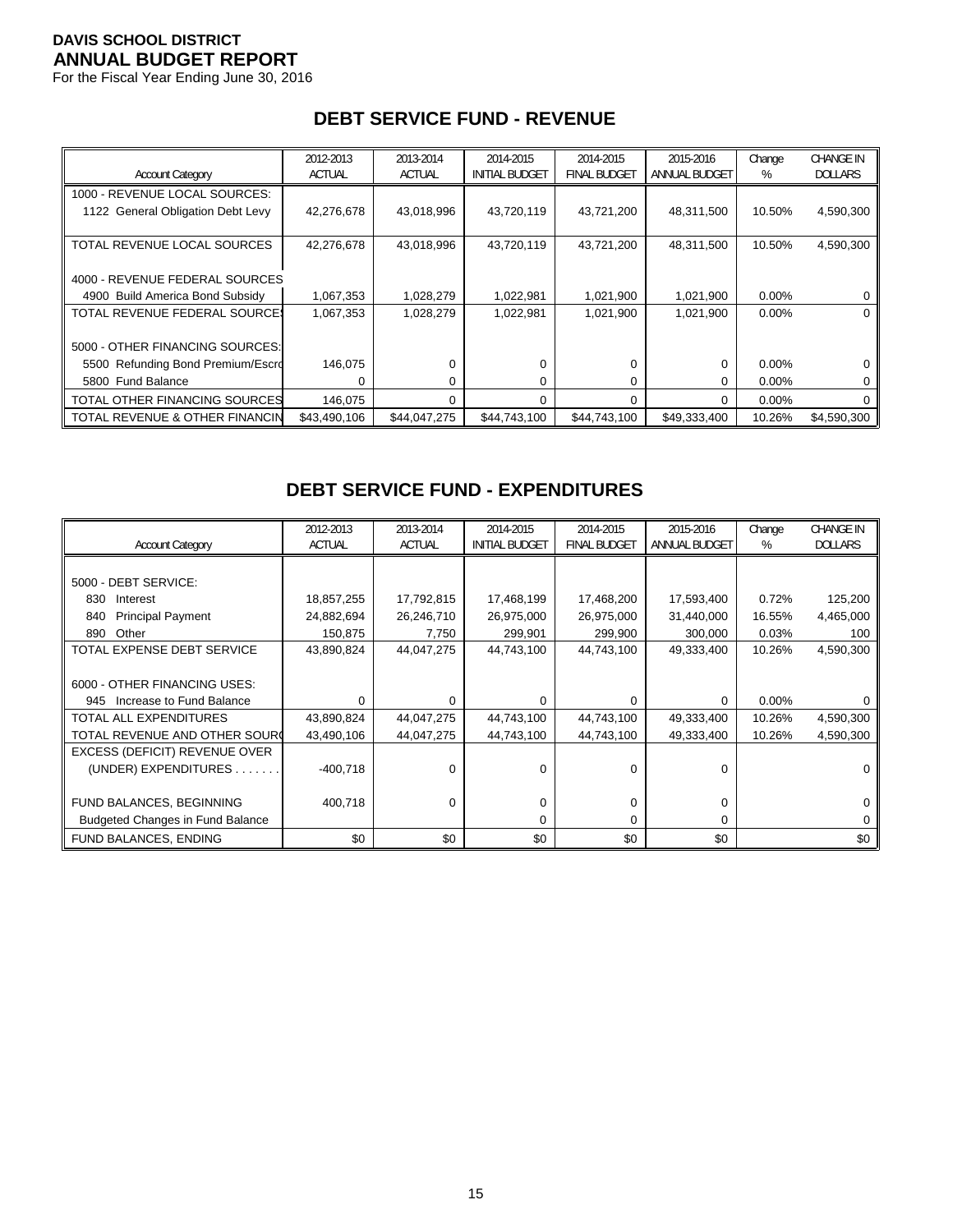For the Fiscal Year Ending June 30, 2016

# **NUTRITION SERVICES FUND - REVENUE**

|                                      | 2012-2013     | 2013-2014     | 2014-2015             | 2014-2015           | 2015-2016     | Change | <b>CHANGE IN</b> |
|--------------------------------------|---------------|---------------|-----------------------|---------------------|---------------|--------|------------------|
| <b>Account Category</b>              | <b>ACTUAL</b> | <b>ACTUAL</b> | <b>INITIAL BUDGET</b> | <b>FINAL BUDGET</b> | ANNUAL BUDGET | %      | <b>DOLLARS</b>   |
| 1000 - REVENUE LOCAL SOURCES:        |               |               |                       |                     |               |        |                  |
| 1610 Sales to Pupils                 | 7,222,390     | 7,588,551     | 7,829,300             | 7,829,300           | 8,181,600     | 4.50%  | 352,300          |
| Sales to Adults<br>1620              | 214,999       | 195,086       | 235,100               | 235,100             | 245,700       | 4.51%  | 10,600           |
| 1690 Other Local Revenue             | 492,336       | 537,229       | 554,100               | 559,800             | 559,800       | 0.00%  | 0                |
| TOTAL REVENUE LOCAL SOURCES          | 7,929,725     | 8,320,866     | 8,618,500             | 8,624,200           | 8,987,100     | 4.21%  | 362,900          |
| 3000 - REVENUE STATE SOURCES         |               |               |                       |                     |               |        |                  |
| 3770 State School Lunch              | 3,666,210     | 3,724,074     | 3,729,400             | 3,987,600           | 4,027,500     | 1.00%  | 39,900           |
| TOTAL REVENUE STATE SOURCES          | 3,666,210     | 3,724,074     | 3,729,400             | 3,987,600           | 4,027,500     | 1.00%  | 39,900           |
| 4000- REVENUE FEDERAL SOURCES:       |               |               |                       |                     |               |        |                  |
| 4571 Lunch Reimbursement             | 1,891,849     | 2,011,849     | 2,068,500             | 2,068,500           | 2,089,200     | 1.00%  | 20,700           |
| 4572 Free / Reduced Price            | 5,860,683     | 6,195,206     | 6,318,400             | 6,220,000           | 6,282,200     | 1.00%  | 62,200           |
| 4574 Breakfast Reimbursement         | 2,094,786     | 2,217,145     | 2,252,800             | 2,218,200           | 2,240,400     | 1.00%  | 22,200           |
| 4576 Federal Food Commodities        | 1,393,943     | 1,546,348     | 1,772,100             | 1,600,000           | 1,616,000     | 1.00%  | 16,000           |
| Summer Program Reimburs.<br>4577     | 178,862       | 151,599       | 275,700               | 235,400             | 237,800       | 1.02%  | 2,400            |
| <b>TOTAL REVENUE FEDERAL SOURCE:</b> | 11,420,123    | 12,122,147    | 12,687,500            | 12,342,100          | 12,465,600    | 1.00%  | 123,500          |
| TOTAL REVENUE FOOD SERVICE FUI       | 23,016,058    | 24,167,087    | 25,035,400            | 24,953,900          | 25,480,200    | 2.11%  | 526,300          |
| 5200 Change in Net Assets            | 0             | U             | $\Omega$              | 0                   | 0             | 0.00%  | 0                |
| TOTAL AVAILABLE RESOURCES            | \$23,016,058  | \$24,167,087  | \$25,035,400          | \$24,953,900        | \$25,480,200  | 2.11%  | \$526,300        |

#### **NUTRITION SERVICES FUND - EXPENDITURES**

|     |                                      | 2012-2013     | 2013-2014     | 2014-2015             | 2014-2015           | 2015-2016     | Change   | <b>CHANGE IN</b> |
|-----|--------------------------------------|---------------|---------------|-----------------------|---------------------|---------------|----------|------------------|
|     | <b>Account Category</b>              | <b>ACTUAL</b> | <b>ACTUAL</b> | <b>INITIAL BUDGET</b> | <b>FINAL BUDGET</b> | ANNUAL BUDGET | %        | <b>DOLLARS</b>   |
|     |                                      |               |               |                       |                     |               |          |                  |
| 100 | Salaries                             | 5,685,616     | 6,221,943     | 5,938,300             | 6,232,600           | 6,544,200     | 5.00%    | 311,600          |
| 210 | Retirement                           | 807,740       | 958,003       | 940,100               | 1,004,100           | 1,054,300     | 5.00%    | 50,200           |
| 220 | Social Security                      | 399,998       | 438,360       | 418,600               | 436,800             | 458,600       | 4.99%    | 21,800           |
| 240 | <b>Health Insurance</b>              | 1,069,883     | 1,204,794     | 1,137,200             | 1,274,300           | 1,350,800     | 6.00%    | 76,500           |
| 270 | <b>Workers Compensation</b>          | 1,866         | 15,354        | 2,000                 | 15,400              | 16,200        | 5.19%    | 800              |
| 280 | Unemployment Insurance               | 2,371         | 82            | 2,400                 | 2,000               | 2,000         | $0.00\%$ | 0                |
| 290 | <b>Other Benefits</b>                | 4,385         | 0             | 4,500                 | $\Omega$            | $\Omega$      | 0.00%    | 0                |
|     | <b>TOTAL BENEFITS</b>                | 2,286,243     | 2,616,593     | 2,504,800             | 2,732,600           | 2,881,900     | 5.46%    | 149,300          |
| 300 | <b>Professional Services</b>         | 786,856       | 70,207        | 787,600               | 85,900              | 85,900        | 0.00%    | 0                |
| 400 | Repair / Rental of Equipment         | 46,865        | 66.117        | 98.200                | 79,500              | 79.500        | 0.00%    | O                |
| 500 | Misc. Purchased Services             | 91,275        | 97,036        | 55,500                | 91,800              | 91,800        | 0.00%    | 0                |
|     | TOTAL PURCHASED SERV.                | 924,996       | 233,360       | 941,300               | 257,200             | 257,200       | 0.00%    | $\Omega$         |
| 610 | Supplies                             | 706,716       | 814,023       | 1,001,900             | 927,600             | 927,600       | $0.00\%$ | 0                |
| 630 | Food                                 | 9,371,022     | 9,578,836     | 10,170,900            | 10,200,800          | 10,200,800    | $0.00\%$ | 0                |
| 700 | Misc Equipment                       | 143,709       | 141.596       | 132,900               | 171,300             | 171,300       | 0.00%    | 0                |
| 800 | <b>Other Costs</b>                   | 1,965,304     | 2,238,724     | 2,309,800             | 2,310,900           | 2,310,900     | 0.00%    |                  |
| 904 | <b>USDA Commodities</b>              | 1,865,124     | 2,116,918     | 2,035,500             | 2,120,900           | 2,186,300     | 3.08%    | 65,400           |
|     | <b>TOTAL EXPENSES</b>                | 22,948,730    | 23,961,993    | 25,035,400            | 24,953,900          | 25,480,200    | 2.11%    | 526,300          |
|     | TOTAL REVENUE AND OTHER SOUR         | 23,016,058    | 24,167,087    | 25,035,400            | 24,953,900          | 25,480,200    | 2.11%    | 526,300          |
|     | INCREASE / (DECREASE) IN NET AS      | 67,328        | 205,094       | 0                     | 0                   | $\Omega$      |          | $\Omega$         |
|     | NET ASSETS, BEGINNING                | 4,147,549     | 4,214,877     | 4,419,971             | 4,419,971           | 4,419,971     |          | 0                |
|     | <b>Budgeted Change in Net Assets</b> | $\Omega$      | 0             | 0                     | 0                   | $\Omega$      |          | 0                |
|     | <b>NET ASSETS, ENDING</b>            | \$4,214,877   | \$4,419,971   | \$4,419,971           | \$4,419,971         | \$4,419,971   |          | \$0              |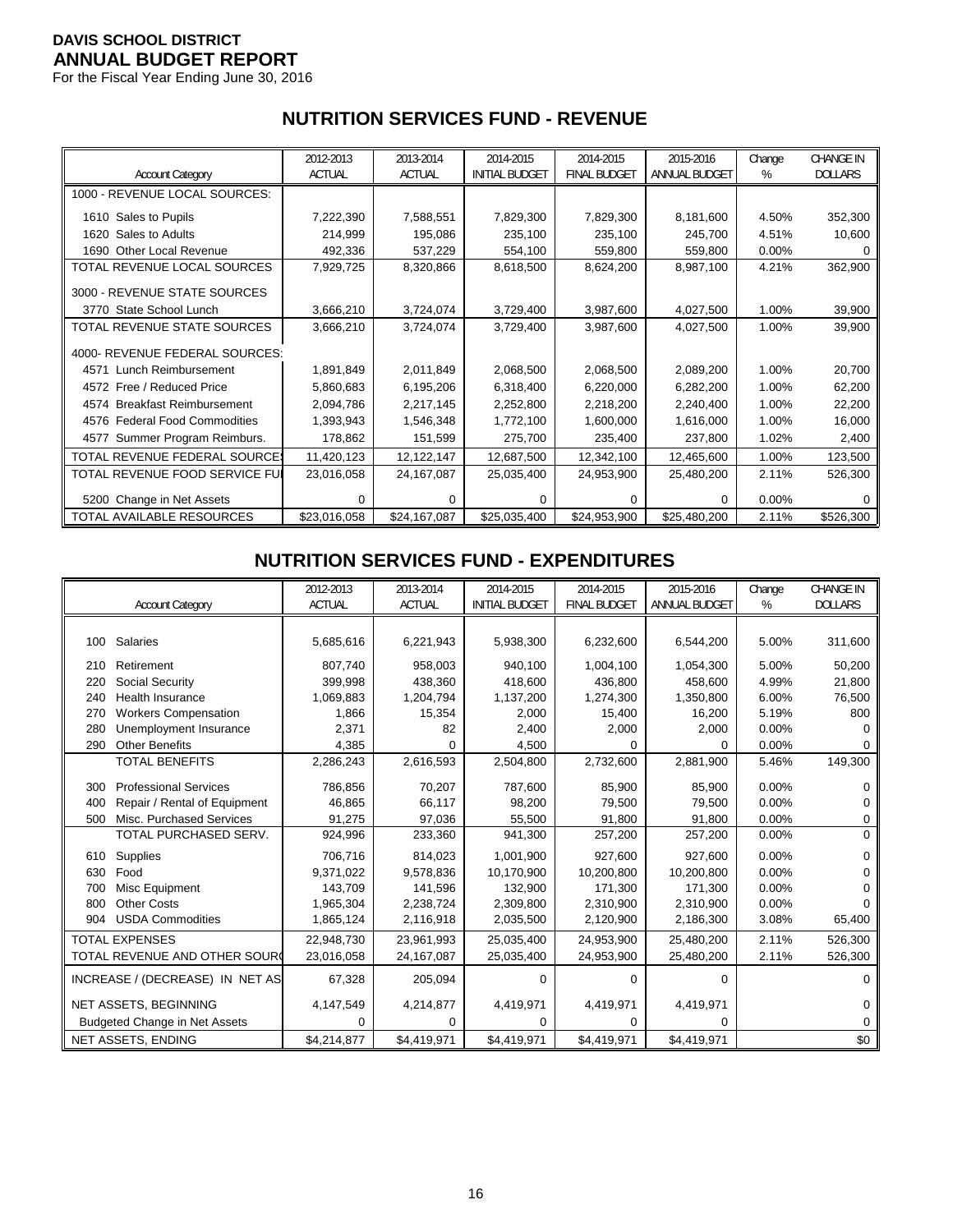For the Fiscal Year Ending June 30, 2016

# **PIONEER ADULT REHABILITATION CENTER FUND - REVENUE**

|                                      | 2012-2013     | 2013-2014     | 2014-2015             | 2014-2015           | 2015-2016     | Change   | <b>CHANGE IN</b> |
|--------------------------------------|---------------|---------------|-----------------------|---------------------|---------------|----------|------------------|
| <b>Account Category</b>              | <b>ACTUAL</b> | <b>ACTUAL</b> | <b>INITIAL BUDGET</b> | <b>FINAL BUDGET</b> | ANNUAL BUDGET | %        | <b>DOLLARS</b>   |
| 1000 - LOCAL REVENUE SOURCES:        |               |               |                       |                     |               |          |                  |
| 1300 Tuitions and Fees               | 47,964        | 45,326        | 46,800                | 34,000              | 34,000        | $0.00\%$ |                  |
| 1510 Interest on Investments         | 14,548        | 11,231        | 15,000                | 17,000              | 17,000        | $0.00\%$ | 0                |
| 1920 Private Donations               | 16,111        | 13,337        | 15,000                | 11,000              | 11,000        | $0.00\%$ |                  |
| 1992 PARC - Contracts                | 8,014,676     | 12,173,447    | 12,017,000            | 15,760,000          | 16,038,200    | 1.77%    | 278,200          |
| TOTAL REVENUE LOCAL SOURCES          | 8,093,299     | 12,243,341    | 12,093,800            | 15,822,000          | 16,100,200    | 1.76%    | 278,200          |
| 3000 - REVENUE STATE SOURCES         |               |               |                       |                     |               |          |                  |
| 3910 State Rehab Services            | 175,075       | 258,156       | 282,000               | 142,100             | 142,100       | $0.00\%$ |                  |
| <b>State Social Services</b><br>3900 | 573,161       | 528,648       | 530,000               | 558,500             | 558,500       | $0.00\%$ | 0                |
| TOTAL REVENUE STATE SOURCES          | 748,236       | 786,804       | 812,000               | 700,600             | 700,600       | $0.00\%$ | 0                |
| <b>TOTAL REVENUE</b>                 | 8,841,535     | 13,030,145    | 12,905,800            | 16,522,600          | 16,800,800    | 1.68%    | 278,200          |
| 5200 Interfund Transfer (fr Found)   | 662,677       | 631,848       | 620,500               | 777,100             | 777,100       | $0.00\%$ | 0                |
| TOTAL REVENUE & OTHER SOURCES        | \$9,504,212   | \$13,661,993  | \$13,526,300          | \$17,299,700        | \$17,577,900  | 1.61%    | \$278,200        |

#### **PIONEER ADULT REHABILITATION CENTER FUND - EXPENSES**

|     | <b>Account Category</b>              | 2012-2013<br><b>ACTUAL</b> | 2013-2014<br><b>ACTUAL</b> | 2014-2015<br><b>INITIAL BUDGET</b> | 2014-2015<br><b>FINAL BUDGET</b> | 2015-2016<br>ANNUAL BUDGET | Change<br>% | <b>CHANGE IN</b><br><b>DOLLARS</b> |
|-----|--------------------------------------|----------------------------|----------------------------|------------------------------------|----------------------------------|----------------------------|-------------|------------------------------------|
| 100 | Salaries                             | 3,973,359                  | 3,660,225                  | 3,888,500                          | 3,982,000                        | 4,181,100                  | 5.00%       | 199,100                            |
| 210 | Retirement                           | 223,385                    | 233,451                    | 270,600                            | 266,100                          | 279,400                    | 5.00%       | 13,300                             |
| 220 | Social Security                      | 297,265                    | 272,425                    | 272,500                            | 293,500                          | 308,200                    | 5.01%       | 14,700                             |
| 240 | Health Insurance                     | 994,690                    | 901,711                    | 948,300                            | 1,053,800                        | 1,117,000                  | 6.00%       | 63,200                             |
| 270 | <b>Workers Compensation</b>          | 54,612                     | 21,034                     | <sup>0</sup>                       | 21,100                           | 21,100                     | 0.00%       | 0                                  |
| 290 | <b>Other Benefits</b>                | 36,339                     | 51,015                     | 65,000                             | 17,800                           | 17,800                     | 0.00%       |                                    |
|     | <b>TOTAL BENEFITS</b>                | 1,606,291                  | 1,479,636                  | 1,556,400                          | 1,652,300                        | 1,743,500                  | 5.52%       | 91,200                             |
| 300 | <b>Professional Services</b>         | 285,066                    | 297,439                    | 275,200                            | 350,800                          | 350,800                    | 0.00%       | 0                                  |
| 400 | Repair / Rental of Equipment         | 61,457                     | 37,016                     | 62,000                             | 24,700                           | 24.700                     | 0.00%       | 0                                  |
| 500 | Misc. Purchased Services             | 96,492                     | 91,548                     | 125,400                            | 158,200                          | 158,200                    | 0.00%       | 0                                  |
|     | TOTAL PURCHASED SERV.                | 443,015                    | 426,003                    | 462,600                            | 533,700                          | 533,700                    | 0.00%       | $\Omega$                           |
| 600 | <b>Supplies</b>                      | 2,480,858                  | 6,668,302                  | 7,176,800                          | 10,537,000                       | 10,524,900                 | $-0.11%$    | $-12,100$                          |
| 700 | Misc Equipment                       | 15,152                     | 10,597                     | 19,800                             | 24,800                           | 24,800                     | 0.00%       | $\Omega$                           |
| 780 | Depreciation                         | 135,982                    | 119,902                    | 172,200                            | 119,900                          | 119,900                    | 0.00%       |                                    |
| 800 | <b>Indirect Costs</b>                | 252,605                    | 449,436                    | 250,000                            | 450,000                          | 450,000                    | 0.00%       | 0                                  |
|     |                                      |                            |                            |                                    |                                  |                            |             |                                    |
|     | <b>TOTAL EXPENSES</b>                | 8,907,262                  | 12,814,101                 | 13,526,300                         | 17,299,700                       | 17,577,900                 | 1.61%       | 278,200                            |
|     | TOTAL REVENUE AND OTHER SOUR         | 9,504,212                  | 13,661,993                 | 13,526,300                         | 17,299,700                       | 17,577,900                 | 1.61%       | 278,200                            |
|     | INCREASE / (DECREASE) IN NET ASS     | 596,950                    | 847,892                    | 0                                  | $\Omega$                         | $\Omega$                   |             | 0                                  |
|     | <b>NET ASSETS, BEGINNING</b>         | 6,223,461                  | 6,820,411                  | 7,668,303                          | 7,668,303                        | 7,668,303                  |             | 0                                  |
|     | <b>Budgeted Change in Net Assets</b> | 0                          | 0                          | 0                                  | 0                                | 0                          |             | 0                                  |
|     | <b>NET ASSETS, ENDING</b>            | \$6,820,411                | \$7,668,303                | \$7,668,303                        | \$7,668,303                      | \$7,668,303                |             | \$0                                |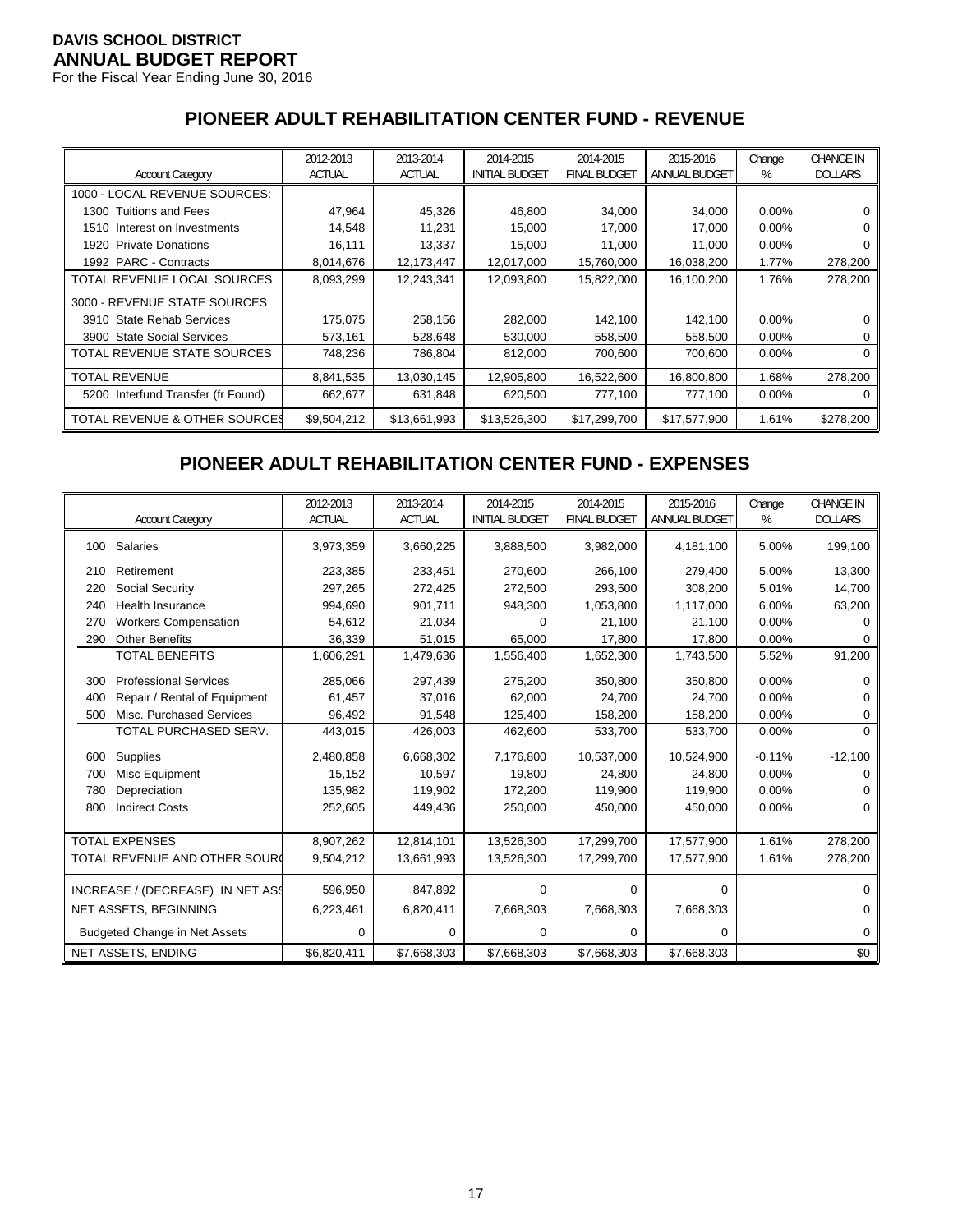For the Fiscal Year Ending June 30, 2016

# **PARC COMMUNITY PARTNERSHIP FOUNDATION FUND - REVENUE**

| <b>Account Category</b>                                                                       | 2012-2013<br><b>ACTUAL</b> | 2013-2014<br><b>ACTUAL</b> | 2014-2015<br><b>INITIAL BUDGET</b> | 2014-2015<br><b>FINAL BUDGET</b> | 2015-2016<br>ANNUAL BUDGET   | Change<br>%                      | <b>CHANGE IN</b><br><b>DOLLARS</b> |
|-----------------------------------------------------------------------------------------------|----------------------------|----------------------------|------------------------------------|----------------------------------|------------------------------|----------------------------------|------------------------------------|
| 1510 Interest on Investments<br>1900 Other Local Revenue<br>5200 Interfund Transfer (to PARC) | 796.540<br>$-662.677$      | 766.376<br>-631.848        | 5.000<br>796.600<br>-620.500       | 5.000<br>950.800<br>-777.100     | 5.000<br>950.800<br>-777.100 | $0.00\%$<br>$0.00\%$<br>$0.00\%$ |                                    |
| <b>TOTAL REVENUE</b>                                                                          | \$133,863                  | \$134,528                  | \$181,100                          | \$178.700                        | \$178.700                    | $0.00\%$                         | \$0                                |

# **PARC COMMUNITY PARTNERSHIP FOUNDATION FUND - EXPENDITURES**

| <b>Account Category</b>                 | 2012-2013<br><b>ACTUAL</b> | 2013-2014<br><b>ACTUAL</b> | 2014-2015<br><b>INITIAL BUDGET</b> | 2014-2015<br><b>FINAL BUDGET</b> | 2015-2016<br>ANNUAL BUDGET | Change<br>% | <b>CHANGE IN</b><br><b>DOLLARS</b> |
|-----------------------------------------|----------------------------|----------------------------|------------------------------------|----------------------------------|----------------------------|-------------|------------------------------------|
|                                         |                            |                            |                                    |                                  |                            |             |                                    |
| <b>Professional Services</b><br>300     | $\Omega$                   | 0                          | 0                                  | $\mathbf 0$                      | 0                          | $0.00\%$    | 0                                  |
| Misc. Purchased Services<br>500         | 162                        | 193                        | 2,000                              | 0                                | 0                          | $0.00\%$    | 0                                  |
| Supplies<br>600                         | 12,438                     | 17,226                     | 179,100                            | 88,200                           | 88,200                     | 0.00%       | 0                                  |
| Other Expenses<br>800                   | 85,250                     | 80,300                     | 0                                  | 90,500                           | 90,500                     | 0.00%       | 0                                  |
|                                         |                            |                            |                                    |                                  |                            |             |                                    |
| TOTAL EXPENDITURES                      | 97,850                     | 97,719                     | 181,100                            | 178,700                          | 178,700                    | $0.00\%$    | 0                                  |
| TOTAL REVENUE AND OTHER SOUR(           | 133,863                    | 134,528                    | 181,100                            | 178,700                          | 178,700                    | $0.00\%$    | 0                                  |
| EXCESS (DEFICIT) REVENUE OVER           |                            |                            |                                    |                                  |                            |             |                                    |
| (UNDER) EXPENDITURES                    | 36,013                     | 36,809                     | 0                                  | $\Omega$                         | 0                          |             | 0                                  |
|                                         |                            |                            |                                    |                                  |                            |             |                                    |
| FUND BALANCE, BEGINNING                 | 389,142                    | 425,155                    | 461,964                            | 461,964                          | 461,964                    |             | 0                                  |
| <b>Budgeted Changes in Fund Balance</b> |                            |                            |                                    | $\Omega$                         | 0                          |             |                                    |
| <b>FUND BALANCE, ENDING</b>             | \$425,155                  | \$461,964                  | \$461,964                          | \$461,964                        | \$461,964                  |             | \$0                                |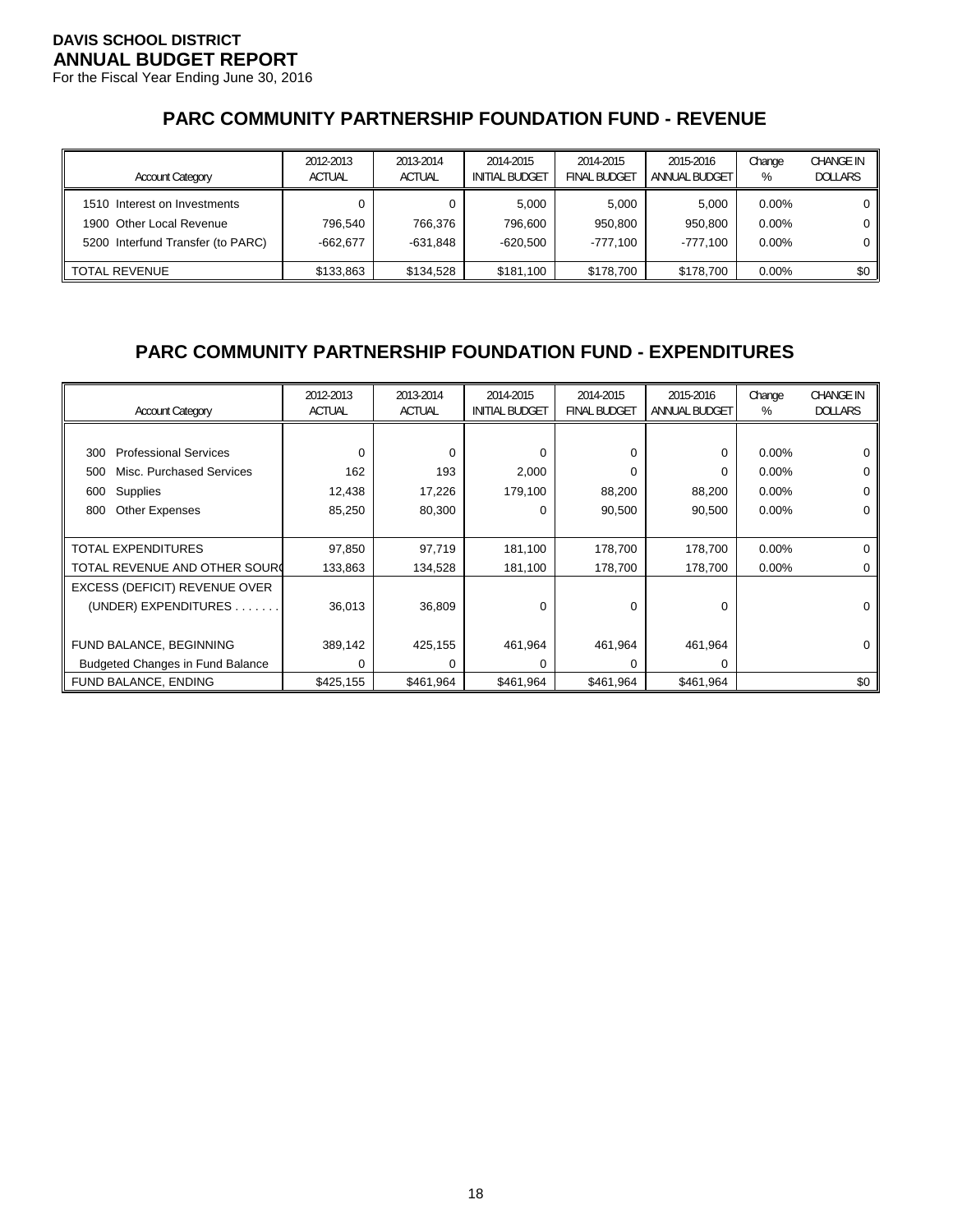For the Fiscal Year Ending June 30, 2016

## **SELF INSURANCE FUND - REVENUES**

| <b>Account Category</b>                     | 2012-2013<br><b>ACTUAL</b> | 2013-2014<br><b>ACTUAL</b> | 2014-2015<br><b>INITIAL BUDGET</b> | 2014-2015<br><b>FINAL BUDGET</b> | 2015-2016<br>ANNUAL BUDGET | Change<br>%      | CHANGE IN<br><b>DOLLARS</b> |
|---------------------------------------------|----------------------------|----------------------------|------------------------------------|----------------------------------|----------------------------|------------------|-----------------------------|
| 1900 Local Revenues<br><b>TOTAL REVENUE</b> |                            |                            |                                    | 31,812,000<br>31,812,000         | 61,500,000<br>61,500,000   | 93.32%<br>93.32% | 29,688,000<br>29,688,000    |
| 5200 Interfund Transfer                     |                            |                            |                                    | 4,500,000                        | 0                          | $-100.00\%$      | $-4,500,000$                |
| TOTAL REVENUE & OTHER SOURCES               | \$0                        | \$0                        | \$0                                | \$36,312,000                     | \$61,500,000               | 69.37%           | \$25,188,000                |

#### **SELF INSURANCE FUND - EXPENSES**

| <b>Account Category</b>                | 2012-2013<br><b>ACTUAL</b> | 2013-2014<br><b>ACTUAL</b> | 2014-2015<br><b>INITIAL BUDGET</b> | 2014-2015<br><b>FINAL BUDGET</b> | 2015-2016<br>ANNUAL BUDGET | Change<br>% | <b>CHANGE IN</b><br><b>DOLLARS</b> |
|----------------------------------------|----------------------------|----------------------------|------------------------------------|----------------------------------|----------------------------|-------------|------------------------------------|
|                                        |                            |                            |                                    |                                  |                            |             |                                    |
| <b>Health and Dental Claims</b><br>240 | 0                          | 0                          | 0                                  | 24,000,000                       | 55,900,000                 | 132.92%     | 31,900,000                         |
| <b>TOTAL BENEFITS</b>                  | $\Omega$                   | 0                          | 0                                  | 24,000,000                       | 55,900,000                 | 132.92%     | 31,900,000                         |
|                                        |                            |                            |                                    |                                  |                            |             |                                    |
| <b>Professional Services</b><br>300    | $\Omega$                   | 0                          | 0                                  | 2,800,000                        | 5,600,000                  | 100.00%     | 2,800,000                          |
| TOTAL PURCHASED SERV.                  | $\Omega$                   | $\Omega$                   | 0                                  | 2,800,000                        | 5,600,000                  | 100.00%     | 2,800,000                          |
|                                        |                            |                            |                                    |                                  |                            |             |                                    |
| Other Sources and Uses<br>5200         |                            |                            |                                    | 9,512,000                        | 0                          | $-100.00\%$ | $-9,512,000$                       |
|                                        |                            |                            |                                    |                                  |                            |             |                                    |
| <b>TOTAL EXPENSES</b>                  | $\Omega$                   | 0                          | 0                                  | 36,312,000                       | 61,500,000                 | 69.37%      | 25,188,000                         |
| TOTAL REVENUE AND OTHER SOURC          | $\Omega$                   | 0                          | 0                                  | 36,312,000                       | 61,500,000                 | 69.37%      | 25,188,000                         |
|                                        |                            |                            |                                    |                                  |                            |             |                                    |
| INCREASE / (DECREASE) IN NET ASS       | $\Omega$                   | 0                          | 0                                  | 0                                | $\Omega$                   |             | O                                  |
| <b>NET POSITION, BEGINNING</b>         | $\Omega$                   | 0                          | 0                                  | $\Omega$                         | 9,512,000                  |             | 9,512,000                          |
| <b>Budgeted Change in Position</b>     | $\Omega$                   | 0                          |                                    | 9,512,000                        | $\Omega$                   |             | $-9,512,000$                       |
| NET POSITION, ENDING                   | \$0                        | \$0                        | \$0                                | \$9,512,000                      | \$9,512,000                |             | \$0                                |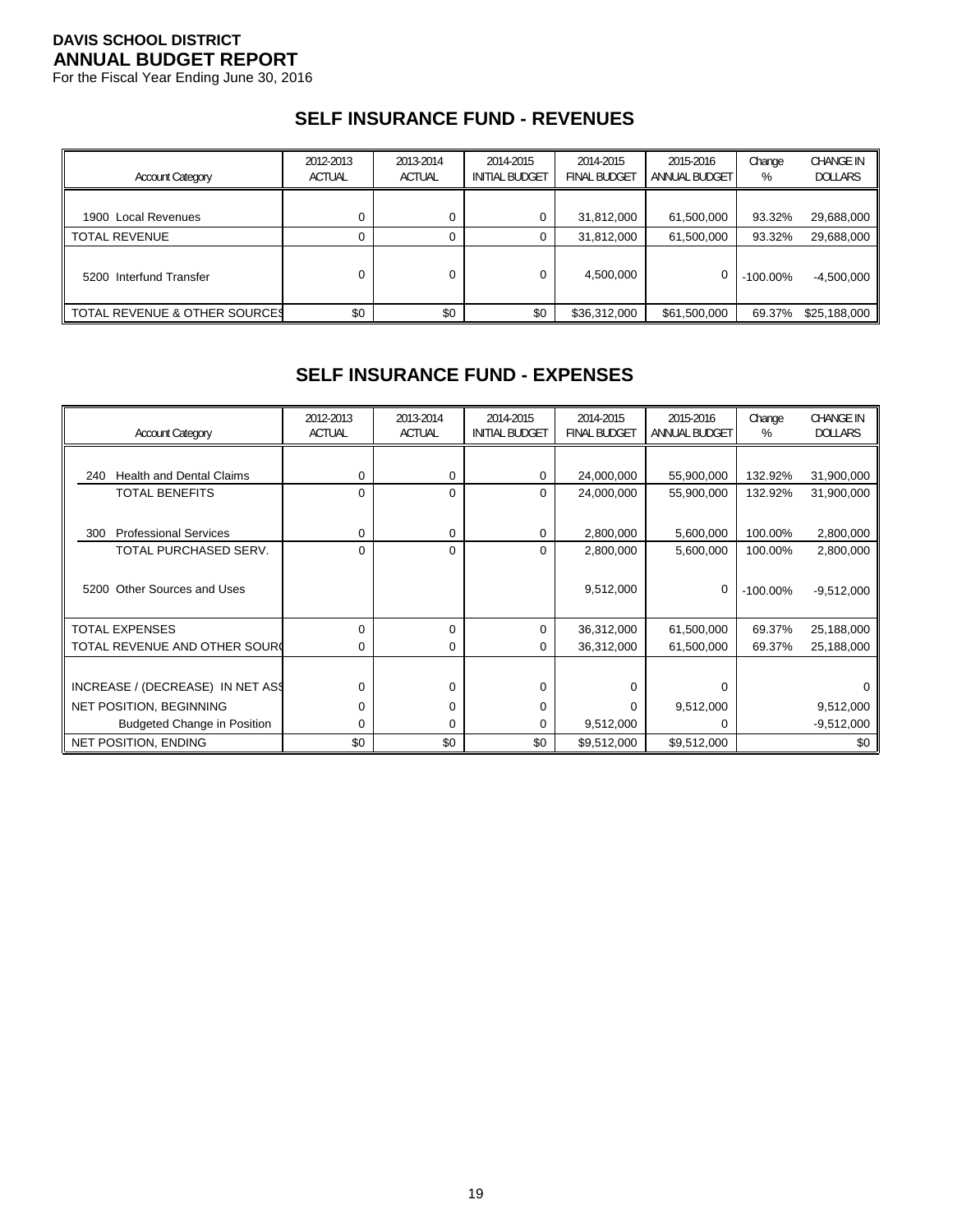For the Fiscal Year Ending June 30, 2016

# **WAREHOUSE FUND - REVENUES**

| <b>Account Category</b>                  | 2012-2013<br><b>ACTUAL</b> | 2013-2014<br><b>ACTUAL</b> | 2014-2015<br><b>INITIAL BUDGET</b> | 2014-2015<br><b>FINAL BUDGET</b> | 2015-2016<br>ANNUAL BUDGET | Change<br>% | <b>CHANGE IN</b><br><b>DOLLARS</b> |
|------------------------------------------|----------------------------|----------------------------|------------------------------------|----------------------------------|----------------------------|-------------|------------------------------------|
| 1900 Charges for Services                | 949.880                    | 1.037.115                  | 1.042.400                          | 1,227,600                        | 1.282.600                  | 4.48%       | 55,000                             |
| <b>TOTAL REVENUE</b>                     | 949.880                    | 1.037.115                  | 1.042.400                          | 1.227.600                        | 1.282.600                  | 4.48%       | 55,000                             |
| 5200 Interfund Transfer                  |                            | 1.500.000                  |                                    |                                  |                            |             |                                    |
| <b>TOTAL REVENUE &amp; OTHER SOURCES</b> | \$949,880                  | \$2,537,115                | \$1,042,400                        | \$1,227,600                      | \$1,282,600                | 4.48%       | \$55,000                           |

# **WAREHOUSE FUND - EXPENSES**

|     |                                  | 2012-2013     | 2013-2014     | 2014-2015             | 2014-2015           | 2015-2016     | Change | <b>CHANGE IN</b> |
|-----|----------------------------------|---------------|---------------|-----------------------|---------------------|---------------|--------|------------------|
|     | <b>Account Category</b>          | <b>ACTUAL</b> | <b>ACTUAL</b> | <b>INITIAL BUDGET</b> | <b>FINAL BUDGET</b> | ANNUAL BUDGET | %      | <b>DOLLARS</b>   |
| 100 | Salaries                         | 409,783       | 740,796       | 267,400               | 784,700             | 823,900       | 5.00%  | 39,200           |
| 210 | Retirement                       | 149,022       | 162,672       | 107,700               | 173,700             | 182,400       | 5.01%  | 8,700            |
| 220 | Social Security                  | 54,545        | 56,671        | 33,700                | 56,200              | 59,000        | 4.98%  | 2,800            |
| 240 | <b>Health Insurance</b>          | 187,101       | 76,976        | 139,600               | 72,100              | 76,400        | 5.96%  | 4,300            |
| 290 | <b>Other Benefits</b>            | 12,142        | 0             | 0                     | 0                   | 0             | 0.00%  | 0                |
|     | <b>TOTAL BENEFITS</b>            | 402,810       | 296,319       | 281,000               | 302,000             | 317,800       | 5.23%  | 15,800           |
|     |                                  |               |               |                       |                     |               |        |                  |
| 300 | <b>Professional Services</b>     | 319           | 0             | 200                   | 0                   | 0             | 0.00%  | 0                |
| 400 | Repair / Rental of Equipment     | 63,653        | $\Omega$      | 72,600                | 0                   | $\Omega$      | 0.00%  | 0                |
| 500 | Misc. Purchased Services         | 29,694        | 0             | 20,800                | 0                   | 0             | 0.00%  | 0                |
|     | TOTAL PURCHASED SERV.            | 93,666        | $\Omega$      | 93,600                | 0                   | $\Omega$      | 0.00%  | $\Omega$         |
|     |                                  |               |               |                       |                     |               |        |                  |
| 600 | Supplies                         | 158,478       | $\Omega$      | 200,500               | 0                   | 0             | 0.00%  | 0                |
| 700 | Misc Equipment                   | 27,438        | U             | 36,800                | $\Omega$            | 0             | 0.00%  | 0                |
| 780 | Depreciation                     | 158,387       | 141,019       | 163,000               | 140,900             | 140,900       | 0.00%  | 0                |
| 800 | <b>Other Costs</b>               | $-300,682$    | $\Omega$      | 100                   | $\Omega$            | $\Omega$      | 0.00%  | 0                |
|     |                                  |               |               |                       |                     |               |        |                  |
|     | <b>TOTAL EXPENSES</b>            | 949,880       | 1,178,134     | 1,042,400             | 1,227,600           | 1,282,600     | 4.48%  | 55,000           |
|     | TOTAL REVENUE AND OTHER SOURC    | 949,880       | 2,537,115     | 1,042,400             | 1,227,600           | 1,282,600     | 4.48%  | 55,000           |
|     | INCREASE / (DECREASE) IN NET ASS | 0             | 1,358,981     | $\Omega$              | 0                   | $\Omega$      |        | 0                |
|     | NET ASSETS, BEGINNING            | 0             | 0             | 1,358,981             | 1,358,981           | 1,358,981     |        | 0                |
|     | Budgeted Change in Net Asset     | 0             | $\Omega$      | 0                     | 0                   | 0             |        | 0                |
|     | NET ASSETS, ENDING               | \$0           | \$1,358,981   | \$1,358,981           | \$1,358,981         | \$1,358,981   |        | \$0              |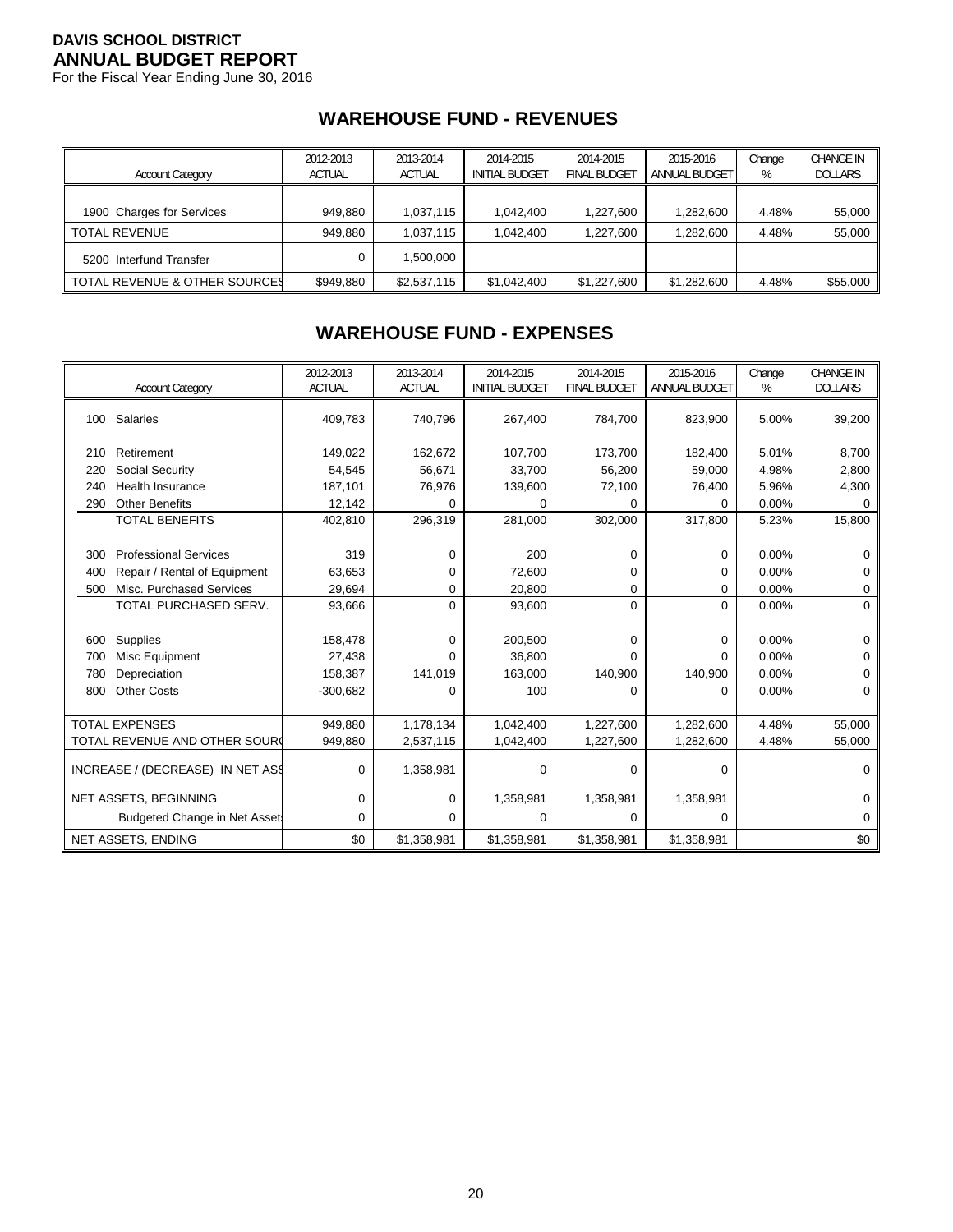For the Fiscal Year Ending June 30, 2016

# **DAVIS EDUCATION FOUNDATION FUND - REVENUE**

| <b>Account Category</b>                                                              | 2012-2013<br><b>ACTUAL</b> | 2013-2014<br><b>ACTUAL</b> | 2014-2015<br><b>INITIAL BUDGET</b> | 2014-2015<br><b>FINAL BUDGET</b> | 2015-2016<br>ANNUAL BUDGET | Change<br>%                      | <b>CHANGE IN</b><br><b>DOLLARS</b> |
|--------------------------------------------------------------------------------------|----------------------------|----------------------------|------------------------------------|----------------------------------|----------------------------|----------------------------------|------------------------------------|
| 1510 Interest on Investments<br>1900 Other Local Revenue<br>5800 Use of Fund Balance | 9.343<br>993.946           | 5.573<br>1.241.370         | 9.000<br>1,300,000<br>0            | 3.700<br>1,383,700               | 3.700<br>.383.700          | $0.00\%$<br>$0.00\%$<br>$0.00\%$ | 0 <sup>1</sup><br>0<br>0 l         |
| <b>TOTAL REVENUE</b>                                                                 | \$1,003,289                | \$1.246.943                | \$1,309,000                        | \$1,387,400                      | \$1,387,400                | $0.00\%$                         | \$0 <sub>1</sub>                   |

# **DAVIS EDUCATION FOUNDATION FUND - EXPENDITURES**

|                                         | 2012-2013     | 2013-2014     | 2014-2015             | 2014-2015           | 2015-2016     | Change   | <b>CHANGE IN</b> |
|-----------------------------------------|---------------|---------------|-----------------------|---------------------|---------------|----------|------------------|
| <b>Account Category</b>                 | <b>ACTUAL</b> | <b>ACTUAL</b> | <b>INITIAL BUDGET</b> | <b>FINAL BUDGET</b> | ANNUAL BUDGET | %        | <b>DOLLARS</b>   |
|                                         |               |               |                       |                     |               |          |                  |
| <b>Professional Services</b><br>300     | 2,908         | 3,584         | 14,100                | 6,600               | 6,600         | $0.00\%$ |                  |
| Misc. Purchased Services<br>500         | 39,087        | 3,869         | 1,500                 | 21,000              | 21,000        | 0.00%    |                  |
| Supplies<br>600                         | 123,815       | 287,963       | 328,800               | 218,100             | 218.100       | 0.00%    |                  |
| Interfund Transfers<br>930              | 782,906       | 1,010,372     | 964.600               | 1,141,700           | 1,141,700     | $0.00\%$ |                  |
| <b>TOTAL EXPENDITURES</b>               | 948.716       | 1,305,788     | 1,309,000             | 1,387,400           | 1,387,400     | 0.00%    | 0                |
| TOTAL REVENUE AND OTHER SOURC           | 1,003,289     | 1.246.943     | 1,309,000             | 1,387,400           | 1,387,400     | $0.00\%$ |                  |
| EXCESS (DEFICIT) REVENUE OVER           |               |               |                       |                     |               |          |                  |
| (UNDER) EXPENDITURES.                   | 54,573        | $-58,845$     | 0                     | 0                   | $\Omega$      |          |                  |
|                                         |               |               |                       |                     |               |          |                  |
| FUND BALANCE, BEGINNING                 | 1,100,895     | 1,155,468     | 1,096,623             | 1,096,623           | 1,096,623     |          | 0                |
| <b>Budgeted Changes in Fund Balance</b> |               | 0             | 0                     | 0                   | 0             |          |                  |
| FUND BALANCE, ENDING                    | \$1,155,468   | \$1,096,623   | \$1,096,623           | \$1,096,623         | \$1,096,623   |          | \$0              |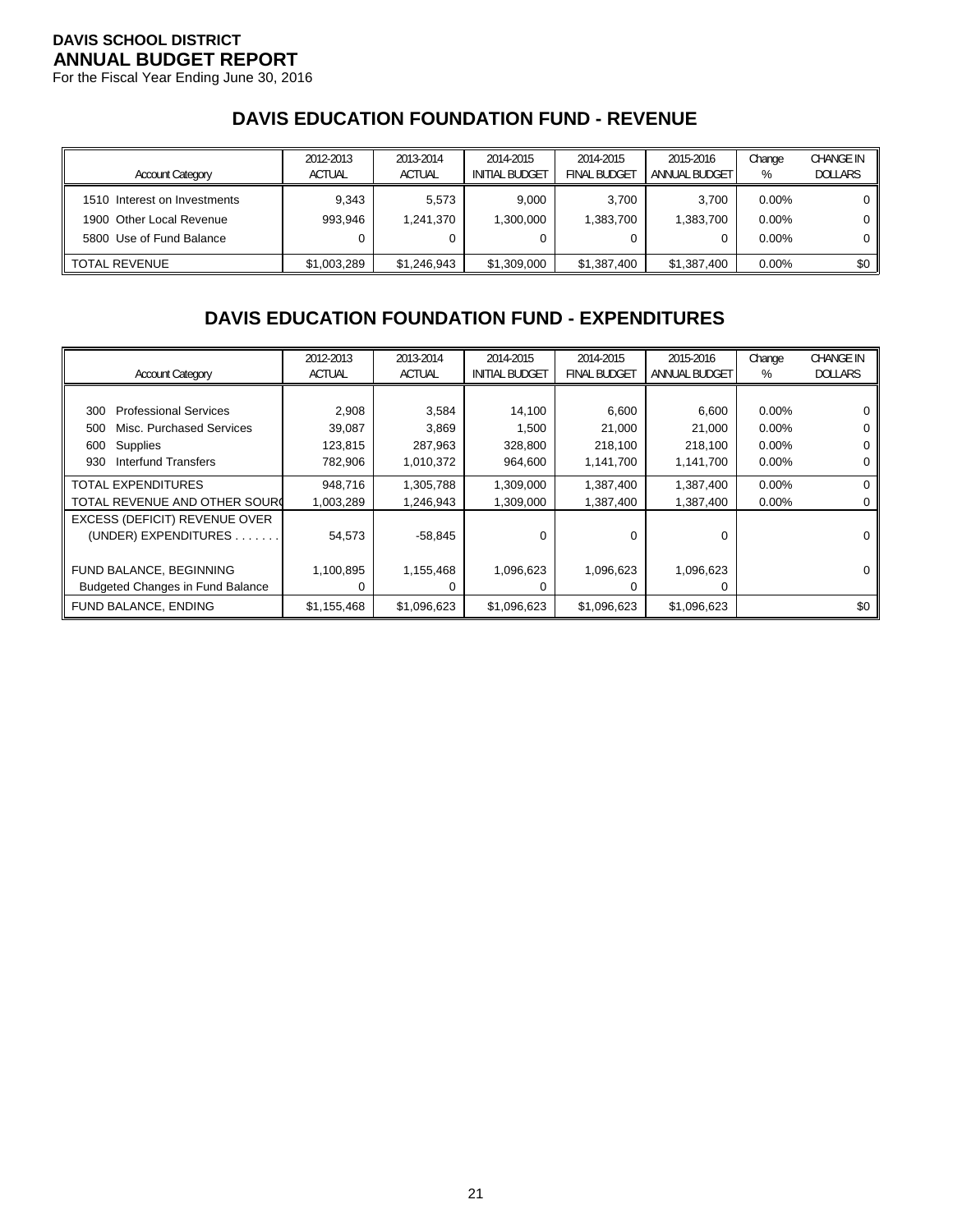For the Fiscal Year Ending June 30, 2016

# **STATE MULTI-DISTRICT FUND - REVENUE**

| <b>Account Category</b>       | 2012-2013<br><b>ACTUAL</b> | 2013-2014<br>ACTUAL | 2014-2015<br><b>INITIAL BUDGET</b> | 2014-2015<br><b>FINAL BUDGET</b> | 2015-2016<br>ANNUAL BUDGET | Change<br>% | <b>CHANGE IN</b><br><b>DOLLARS</b> |
|-------------------------------|----------------------------|---------------------|------------------------------------|----------------------------------|----------------------------|-------------|------------------------------------|
| 1000 Local Revenue            | 5.454                      |                     | 5.000                              |                                  |                            | $0.00\%$    |                                    |
| 3000 State Grants             |                            |                     | 0                                  |                                  |                            | $0.00\%$    | 0                                  |
| 4000 Federal Grants           | 244.671                    |                     | 0                                  |                                  |                            | $0.00\%$    | 0 l                                |
| 5800 Decrease in Fund Balance |                            |                     |                                    |                                  |                            | $0.00\%$    |                                    |
| II TOTAL REVENUE              | \$250.125                  | \$0                 | \$5.000                            | \$0                              | \$0                        | $0.00\%$    | \$0                                |

# **STATE MULTI-DISTRICT FUND - EXPENDITURES**

|     |                                 | 2012-2013     | 2013-2014     | 2014-2015             | 2014-2015           | 2015-2016     | Change | <b>CHANGE IN</b> |
|-----|---------------------------------|---------------|---------------|-----------------------|---------------------|---------------|--------|------------------|
|     | <b>Account Category</b>         | <b>ACTUAL</b> | <b>ACTUAL</b> | <b>INITIAL BUDGET</b> | <b>FINAL BUDGET</b> | ANNUAL BUDGET | %      | <b>DOLLARS</b>   |
|     | 100 Salaries                    | 2,259         | 0             | 4,100                 | $\mathbf 0$         | $\Omega$      | 0.00%  | 0                |
| 210 | Retirement                      | 336           | 0             | 0                     | 0                   | $\Omega$      | 0.00%  | 0                |
| 220 | Social Security                 | 167           | U             | 0                     | 0                   | 0             | 0.00%  | 0                |
| 240 | <b>Health Insurance</b>         | $\Omega$      | 0             | 0                     | 0                   | 0             | 0.00%  | 0                |
|     | <b>TOTAL BENEFITS</b>           | 503           | 0             | $\mathbf 0$           | $\mathbf 0$         | $\Omega$      | 0.00%  | 0                |
|     |                                 |               |               |                       |                     |               |        |                  |
| 300 | <b>Professional Services</b>    | 1,619,631     | 0             | 800                   | 0                   | 0             | 0.00%  | 0                |
| 400 | Repair / Rental of Equipment    | $\Omega$      | 0             | $\Omega$              | 0                   | 0             | 0.00%  | 0                |
| 500 | Misc. Purchased Services        | 2,904         | 0             | 0                     | 0                   | 0             | 0.00%  | 0                |
|     | TOTAL PURCHASED SERV.           | 1,622,535     | 0             | 800                   | $\Omega$            | $\Omega$      | 0.00%  | $\Omega$         |
|     |                                 |               |               |                       |                     |               |        |                  |
| 600 | Supplies                        | 10,728        | 47,948        | $\Omega$              | $\mathbf 0$         | 0             | 0.00%  | $\Omega$         |
| 700 | Misc Equipment                  | $\Omega$      |               | 0                     | 0                   | 0             | 0.00%  | 0                |
| 800 | <b>Indirect Costs</b>           | 39,876        | 0             | 100                   | 0                   | 0             | 0.00%  | 0                |
|     | <b>TOTAL EXPENDITURES</b>       | 1,675,901     | 47,948        | 5,000                 | $\mathbf 0$         | $\Omega$      | 0.00%  | $\Omega$         |
|     | TOTAL REVENUE AND OTHER SOUR    | 250,125       | 0             | 5,000                 | 0                   | 0             | 0.00%  | 0                |
|     | EXCESS (DEFICIT) REVENUE OVER   |               |               |                       |                     |               |        |                  |
|     | (UNDER) EXPENDITURES.<br>.      | $-1,425,776$  | $-47,948$     | 0                     | 0                   | 0             |        | 0                |
|     |                                 |               |               |                       |                     |               |        |                  |
|     | FUND BALANCE, BEGINNING         | 1,473,724     | 47,948        | 0                     | 0                   | 0             |        | U                |
|     | Budgeted Change in Fund Balance |               |               | 0                     | $\mathbf 0$         | 0             |        | 0                |
|     | FUND BALANCE, ENDING            | \$47,948      | \$0           | \$0                   | \$0                 | \$0           |        | \$0              |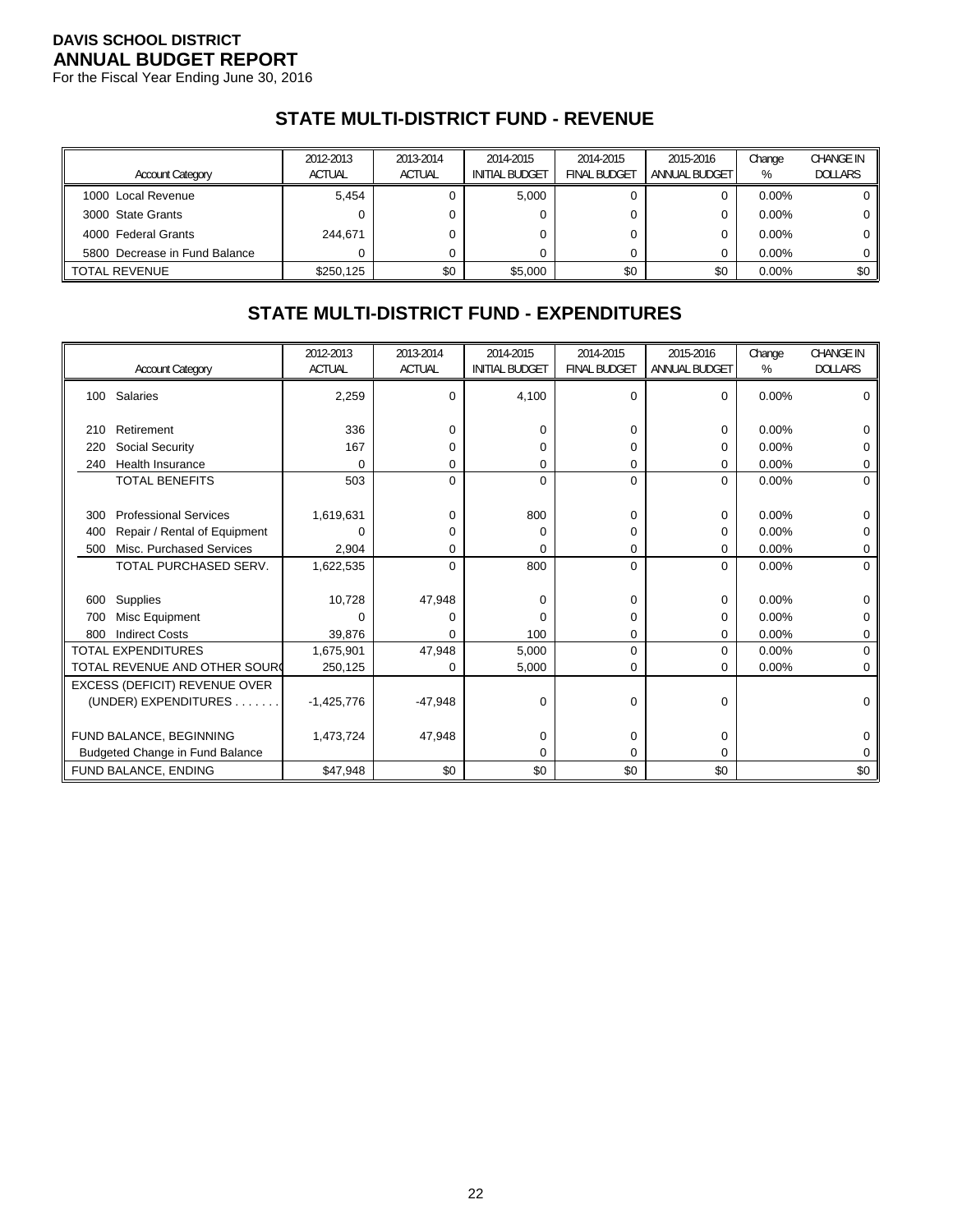For the Fiscal Year Ending June 30, 2016

# **SUMMARY OF ALL FUND BUDGETS**

|                                      | 2012-2013     | 2013-2014     | 2014-2015             | 2014-2015           | 2015-2016     | Change    | <b>CHANGE IN</b> |
|--------------------------------------|---------------|---------------|-----------------------|---------------------|---------------|-----------|------------------|
| <b>Account Category</b>              | <b>ACTUAL</b> | <b>ACTUAL</b> | <b>INITIAL BUDGET</b> | <b>FINAL BUDGET</b> | ANNUAL BUDGET | %         | <b>DOLLARS</b>   |
| <b>GENERAL FUND:</b>                 |               |               |                       |                     |               |           |                  |
| <b>Revenues &amp; Other Sources</b>  | 401,805,772   | 408,141,724   | 415,628,600           | 420,292,100         | 439,460,600   | 4.56%     | 19,168,500       |
| Expenditures & Other Uses            | 397,766,511   | 401,494,652   | 415,628,600           | 420,292,100         | 439,460,600   | 4.56%     | 19,168,500       |
| <b>STUDENT ACTIVITIES FUND:</b>      |               |               |                       |                     |               |           |                  |
| <b>Revenues &amp; Other Sources</b>  | 14,635,186    | 15,038,522    | 15,371,700            | 15,402,400          | 15,556,300    | 1.00%     | 153,900          |
| Expenditures & Other Uses            | 14,742,920    | 14,469,792    | 15,371,700            | 15,402,400          | 15,556,300    | 1.00%     | 153,900          |
| <b>TAX INCREMENT FUND</b>            |               |               |                       |                     |               |           |                  |
| <b>Revenues &amp; Other Sources</b>  | $\mathbf 0$   | 0             | 0                     | 6,600,000           | 7,000,000     | 6.06%     | 400,000          |
| Expenditures & Other Uses            | $\Omega$      | 0             | 0                     | 6,600,000           | 7,000,000     | 6.06%     | 400,000          |
| <b>CAPITAL OUTLAY FUND:</b>          |               |               |                       |                     |               |           |                  |
| <b>Revenues &amp; Other Sources</b>  | 37,915,704    | 42,496,602    | 41,249,600            | 83,567,700          | 58,726,900    | -29.73%   | $-24,840,800$    |
| Expenditures & Other Uses            | 46,370,869    | 37,244,655    | 41,249,600            | 83,567,700          | 58,726,900    | $-29.73%$ | $-24,840,800$    |
| <b>DEBT SERVICE FUND:</b>            |               |               |                       |                     |               |           |                  |
| <b>Revenues &amp; Other Sources</b>  | 43,490,106    | 44,047,275    | 44,743,100            | 44,743,100          | 49,333,400    | 10.26%    | 4,590,300        |
| Expenditures & Other Uses            | 43,890,824    | 44,047,275    | 44,743,100            | 44,743,100          | 49,333,400    | 10.26%    | 4,590,300        |
| <b>FOOD SERVICE FUND:</b>            |               |               |                       |                     |               |           |                  |
| Revenues & Other Sources             | 23,016,058    | 24, 167, 087  | 25,035,400            | 24,953,900          | 25,480,200    | 2.11%     | 526,300          |
| Expenditures & Other Uses            | 22,948,730    | 23,961,993    | 25,035,400            | 24,953,900          | 25,480,200    | 2.11%     | 526,300          |
| <b>SELF INSURANCE FUND:</b>          |               |               |                       |                     |               |           |                  |
| <b>Revenues &amp; Other Sources</b>  | 0             | 0             | 0                     | 36,312,000          | 61,500,000    | 69.37%    | 25,188,000       |
| Expenses & Other Uses                | $\Omega$      | $\Omega$      | 0                     | 36,312,000          | 61,500,000    | 69.37%    | 25,188,000       |
| P.A.R.C. FUND:                       |               |               |                       |                     |               |           |                  |
| Revenues & Other Sources             | 9,504,212     | 13,661,993    | 13,526,300            | 17,299,700          | 17,577,900    | 1.61%     | 278,200          |
| Expenses & Other Uses                | 8,907,262     | 12,814,101    | 13,526,300            | 17,299,700          | 17,577,900    | 1.61%     | 278,200          |
| <b>WAREHOUSE FUND:</b>               |               |               |                       |                     |               |           |                  |
| Revenues & Other Sources             | 949,880       | 2,537,115     | 1,042,400             | 1,227,600           | 1,282,600     | 4.48%     | 55,000           |
| Expenses & Other Uses                | 949.880       | 1,178,134     | 1,042,400             | 1,227,600           | 1,282,600     | 4.48%     | 55,000           |
| P.A.R.C. FOUNDATION FUND:            |               |               |                       |                     |               |           |                  |
| Revenues & Other Sources             | 133,863       | 134,528       | 181,100               | 178,700             | 178,700       | 0.00%     | 0                |
| Expenditures & Other Uses            | 97,850        | 97,719        | 181,100               | 178,700             | 178,700       | 0.00%     | 0                |
| <b>DAVIS FOUNDATION FUND:</b>        |               |               |                       |                     |               |           |                  |
| <b>Revenues &amp; Other Sources</b>  | 1,003,289     | 1,246,943     | 1,309,000             | 1,387,400           | 1,387,400     | 0.00%     | 0                |
| <b>Expenditures &amp; Other Uses</b> | 948,716       | 1,305,788     | 1,309,000             | 1,387,400           | 1,387,400     | 0.00%     | 0                |
| <b>MULTI-DISTRICT FUND:</b>          |               |               |                       |                     |               |           |                  |
| Revenues & Other Sources             | 250,125       | 0             | 5,000                 | 0                   | 0             | 0.00%     | 0                |
| Expenditures & Other Uses            | 1,675,901     | 47,948        | 5,000                 | 0                   | 0             | 0.00%     | 0                |
| TOTAL FUND REVENUES & OTHER          | 532,704,195   | 551,471,789   | 558,092,200           | 651,964,600         | 677,484,000   | 3.91%     | 25,519,400       |
| TOTAL FUND EXP. & OTHER              | 538,299,463   | 536,662,057   | 558,092,200           | 651,964,600         | 677,484,000   | 3.91%     | 25,519,400       |